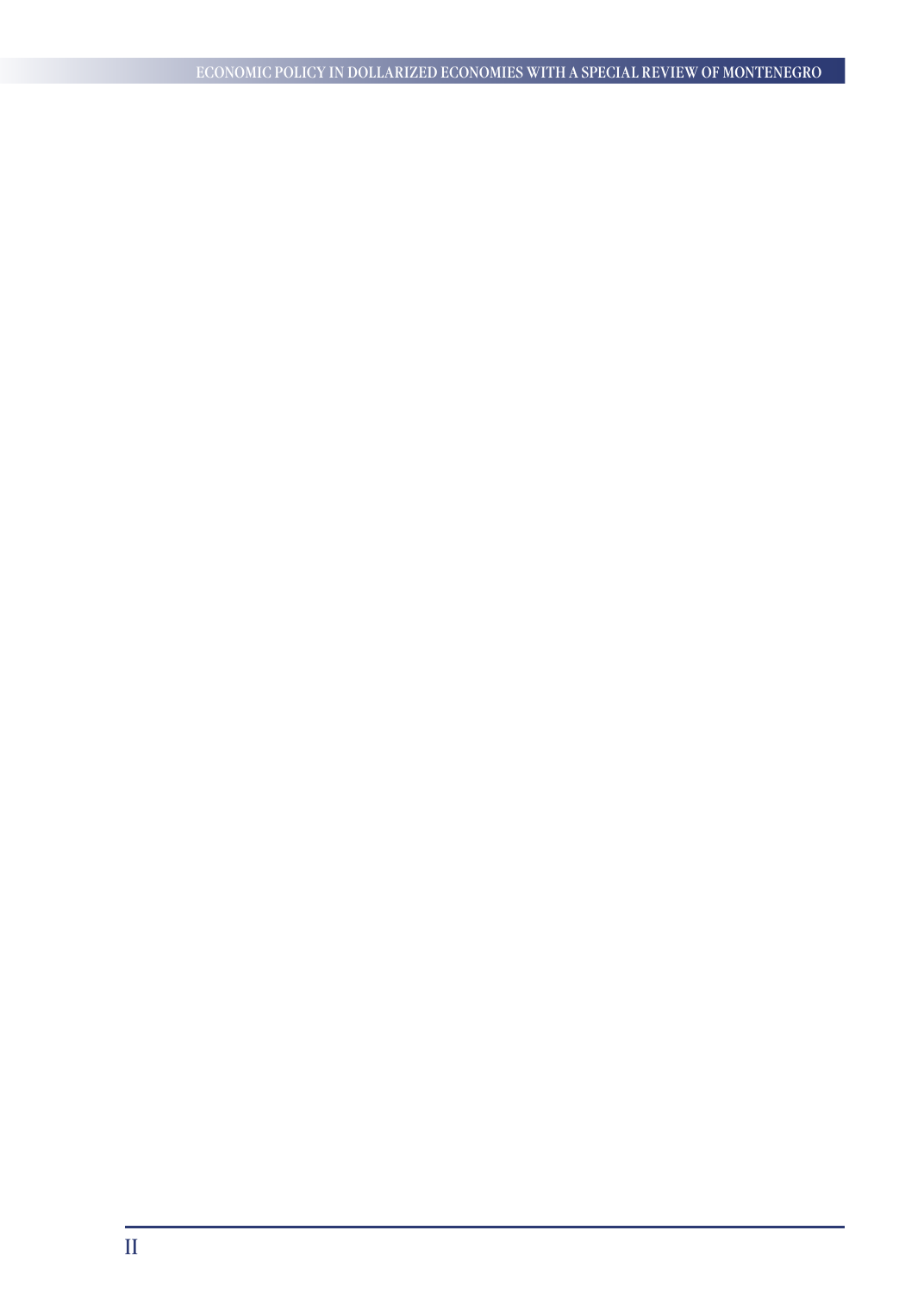# APSTRACT

Complete dollarization is a relatively rare phenomenon, but in the last few years it has drawn a lot of attention, and an increasing number of papers have been dedicated to this problem, and the number of countries that decide to take this step confirms this. This paper discusses the benefits and weaknesses of dollarization, both theoretically and on the basis of the experience of dollarized countries.

Special attention is given to Montenegro. The contents of this analysis are the history of the monetary system in Montenegro, the determining factors regarding the Euroisation of Montenegro, and a comparison of economic performance. At the end of the paper we give explicit recommendations regarding further economic policy in Montenegro, bearing in mind the relatively limited number of available instruments. The conclusion is that dollarization creates the prerequisites for accelerated economic growth, but in no way can it be treated as a substitute for economic reforms.

Key words: dollarization, economic policy, Montenegro, monetary system

JEL Codes: E40, E42, E52, G28

This Working Paper expresses the views of the authors only and does not necessarily represent those of the Central Bank of Montenegro or its policy.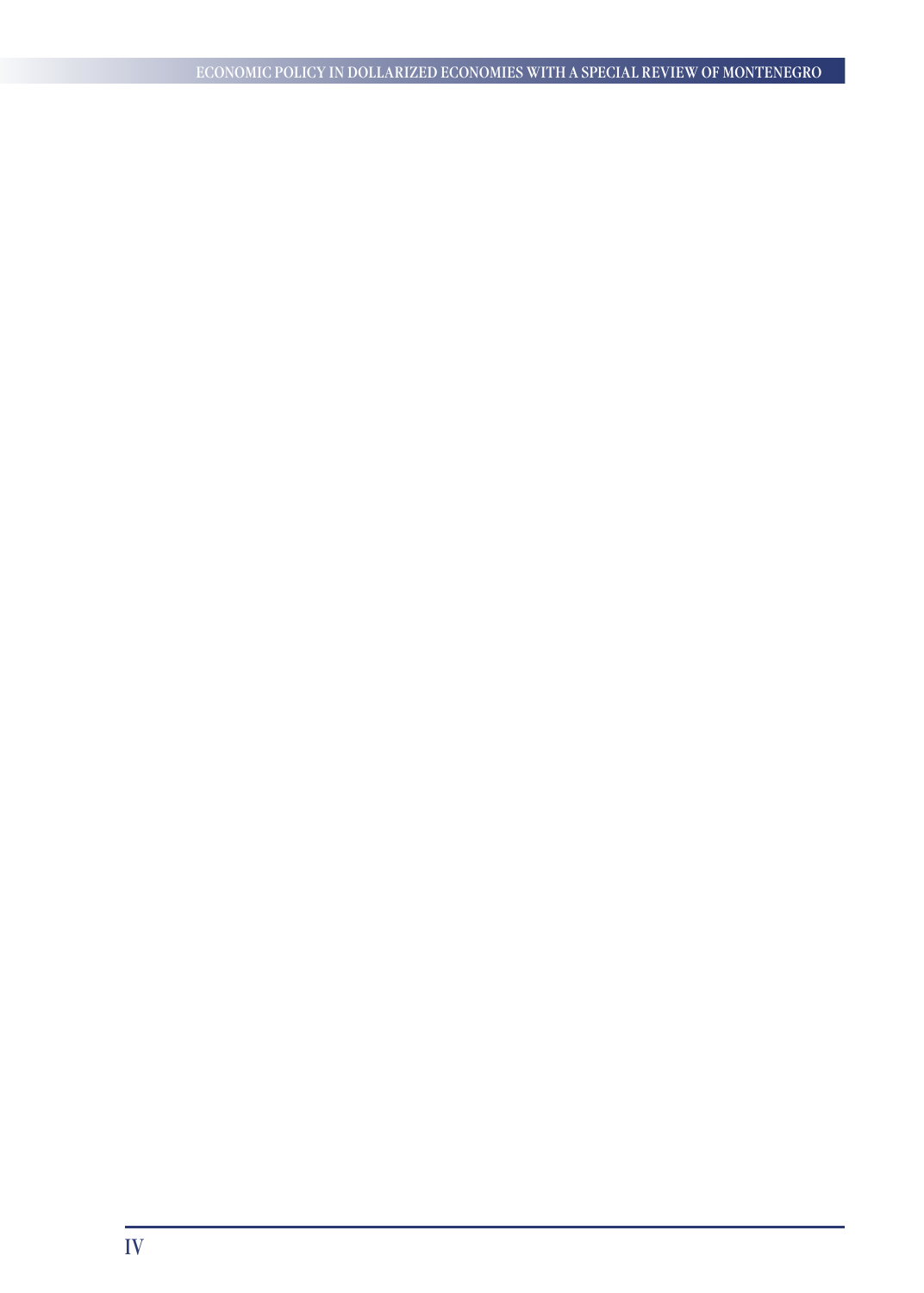# **CONTENTS**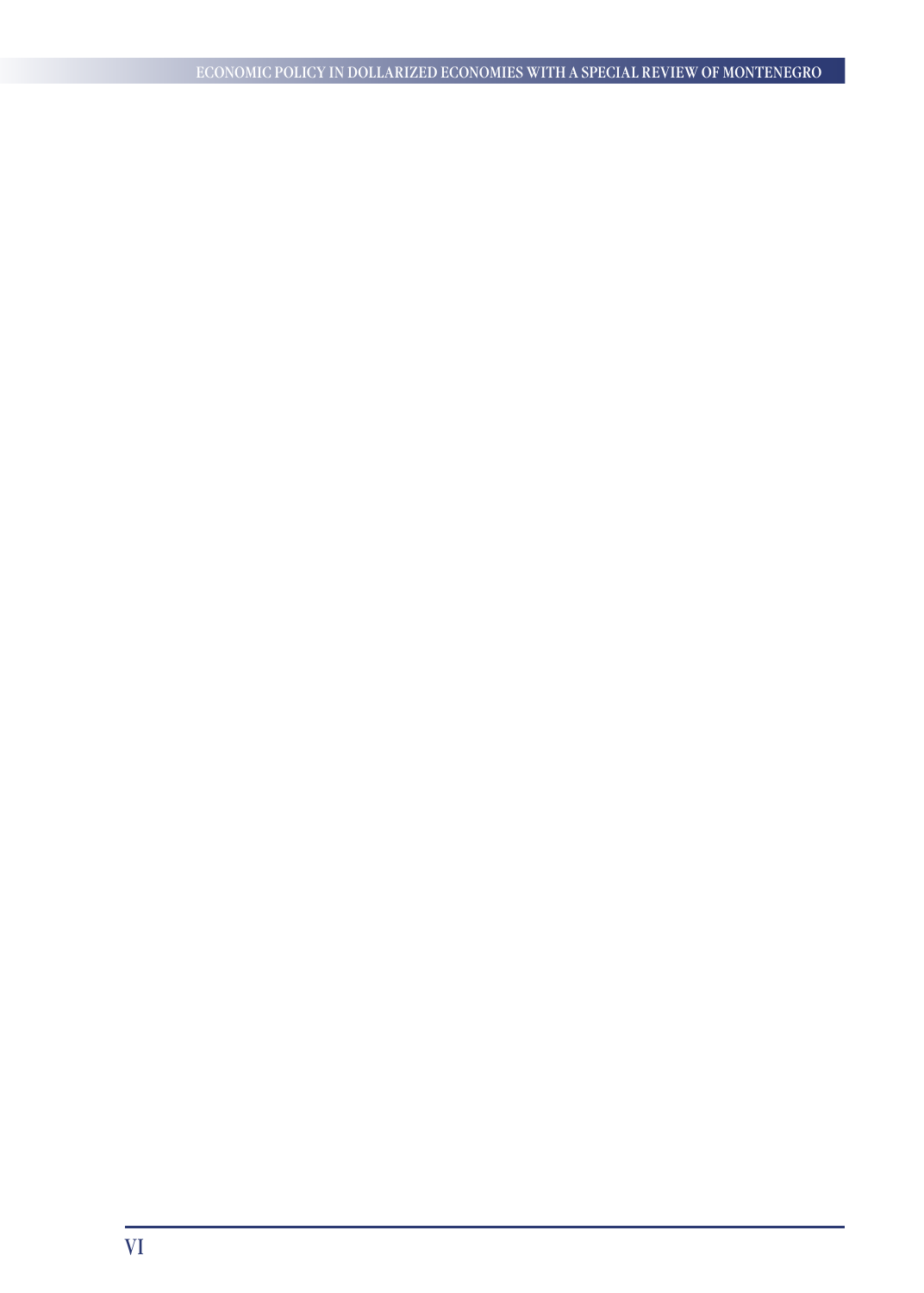## LIST OF ABBREVIATIONS

- *CBM Central Bank of Montenegro*
- *BiH Bosnia and Herzegovina*
- *DEM Deutsch Mark*
- *DFI Direct Foreign Investments*
- *EBRD European Bank for Reconstruction and Development*
- *ECB European Central Bank*
- *EiT Economies in Transition*
- *EMU European Monetary Union*
- *EU European Union*
- *FED Federal Reserve System (USA)*
- *FRY Federal Republic of Yugoslavia*
- *GDP Gross Domestic Product*
- *IMF International Monetary Fund*
- *NBY National Bank of Yugoslavia*
- *OECD Organization for Economic Cooperation and Development*
- *SFRY Socialist Federal Republic of Yugoslavia*
- *USA United States of America*
- *USD US dollar*
- *WTO World Trade Organization*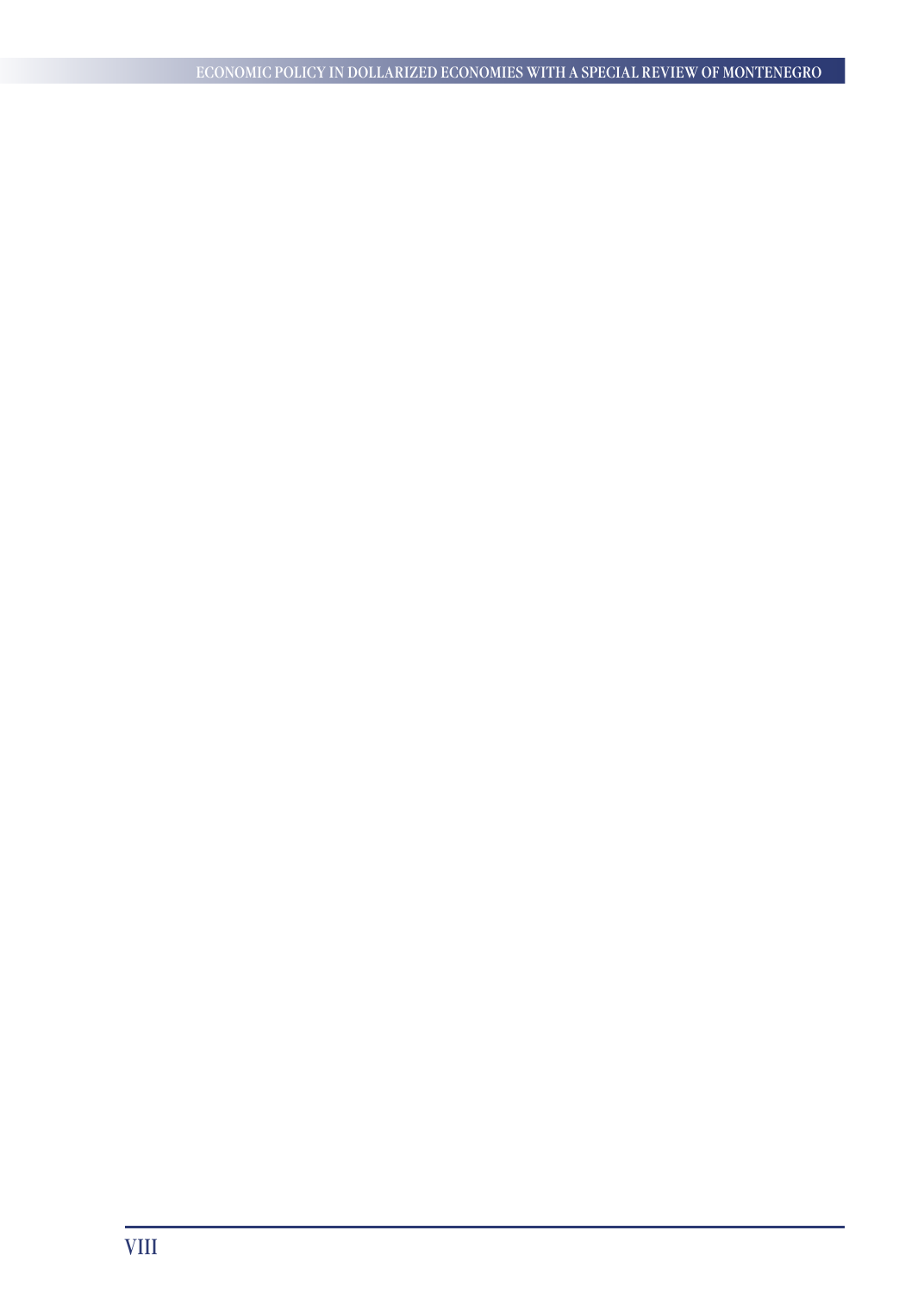*"Policy-initiated dollarization is like wiring your mouth shut to lose weight. It is effective in the shortrun, but unless you undertake life-style changes (eating habits, exercise) you are not a healthier individual, just a thinner one." (Mann C., "Dollarization as Diet")*

## 1. Introduction

Any currency that does not have gold coverage entails a big or a small risk. In the situation when the price of gold in the world markets fluctuates, returning to the gold standard would not itself guarantee the stability of a country's national currency. With the increase in the number of independent countries after World War II, the number of currencies has grown dramatically. Following inadequate economic policies, the existence of a great number of currencies proved to be misguided. In the last decade, a reverse trend has emerged – the number of world currencies has been reducing. Many economists, especially after the establishment of the European Monetary Union, think that there are real prospects that we are heading towards a world with only two or three currency blocs.

Dollarization is not a new term, but comes from a phenomenon that was "out-of-date"1 and it has become an instrument of economic policy that has been recommended by economists in the last decade. The question is: What options do small countries, such as Montenegro, have? Should they accept a unilateral dollarization, or dollarization within a monetary union? Bearing in mind that only a few years ago, the largest blocs, primarily the USA and the countries of the EU, were not ready to share their seigniorage, and practically the only option was a unilateral dollarization. With the establishment of the EMU the positions of the USA were endangered and a potential threat was the conversion of the USD to the EUR. Due to competition on a global level, the willingness of the largest blocs to create monetary unions with other countries will be more intensive in future.

This paper consists of four parts. The first part defines the term "dollarization"; the second one discusses economic policies in dollarized economies, its benefits and weaknesses, as well as some experiences of these countries. The third part shows the evolution of the monetary system in Montenegro and motives for dollarization. Bearing in mind that Montenegro has conducted an official dollarization, the fourth part of this paper deals with economic policy in such conditions.

*<sup>1</sup> The greatest number of countries used foreign currencies as legal tenders in the 19th and at the beginning of the 20th century.*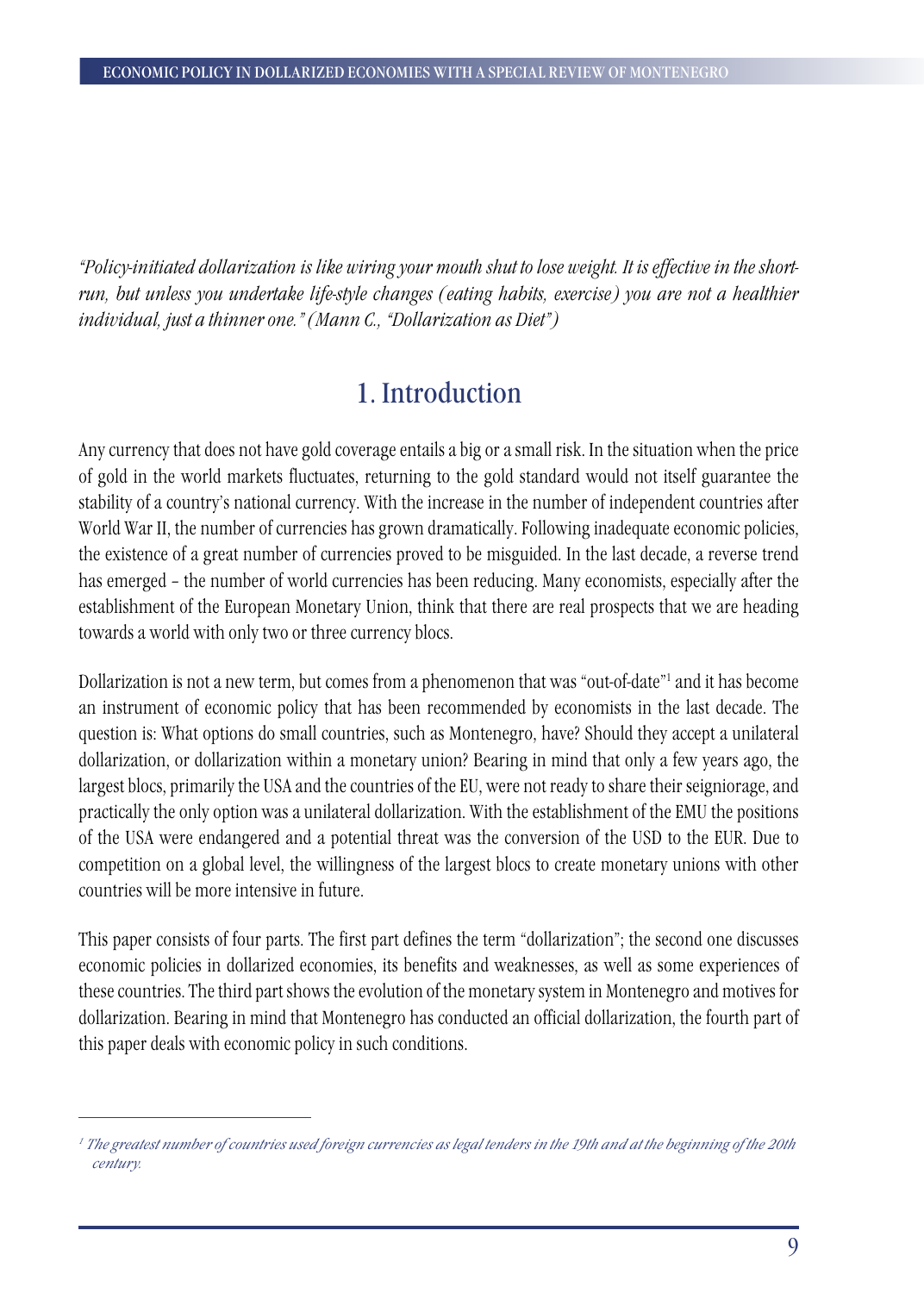## 2.What is dollarization?

The term "Dollarization", that is, "Euroisation"2 , implies several different monetary systems sharing one common characteristic – the broad use of a foreign currency as the means of exchange for formal or informal transactions. It is undeniable that the two most widespread currencies are the USD and the EUR. The degree of dollarization can be best verified by the fact that some two thirds of the USD issue are held outside the USA3 . In the mid-90's, the Bundesbank estimated that some 40% of the issued value of the German Mark was used by foreigners.4

Official dollarization occurs when a foreign currency has the exclusive status as the full legal tender<sup>s</sup> and a national currency does not exist. Another option is that several foreign currencies are used as legal tenders, but this is rather rare.6 In the group of officially dollarized economies nowadays only 16 of them are independent countries, including Montenegro.

Official semi-dollarization implies the situation where both foreign and a national currency are used as legal tenders. Montenegro was in this situation at the beginning of its monetary reform with the introduction of the German Mark as a means of payment. This system is used today in Haiti, Bahamas, Liberia, Cambodia, and some other countries.

*<sup>2</sup> The authors shall not use the term Euroisation further in the text, but dollarization, as the latter is in common use for all the countries that use a foreign currency as legal tender regardless of whether it is the USD or any other currency.* 

*<sup>3</sup> Aguado, S., 200, "Transatlantic Perspectives on the Euro and the Dollar: Dollarization and other Issues", University of Alcala, Spain*

*<sup>4</sup> Schuler, K., 200, "Basics of Dollarization", Joint Economic Committee Staff Report, USA*

*<sup>5</sup> In some dollarized economies, the USD circulates along with the national currency, but solely as small-value coins. This is primarily due to the relatively high transport cost of coins.* 

*<sup>6</sup> An interesting fact is that the USA belonged to the category of "dollarized economies" as a foreign currency was used until 1857.*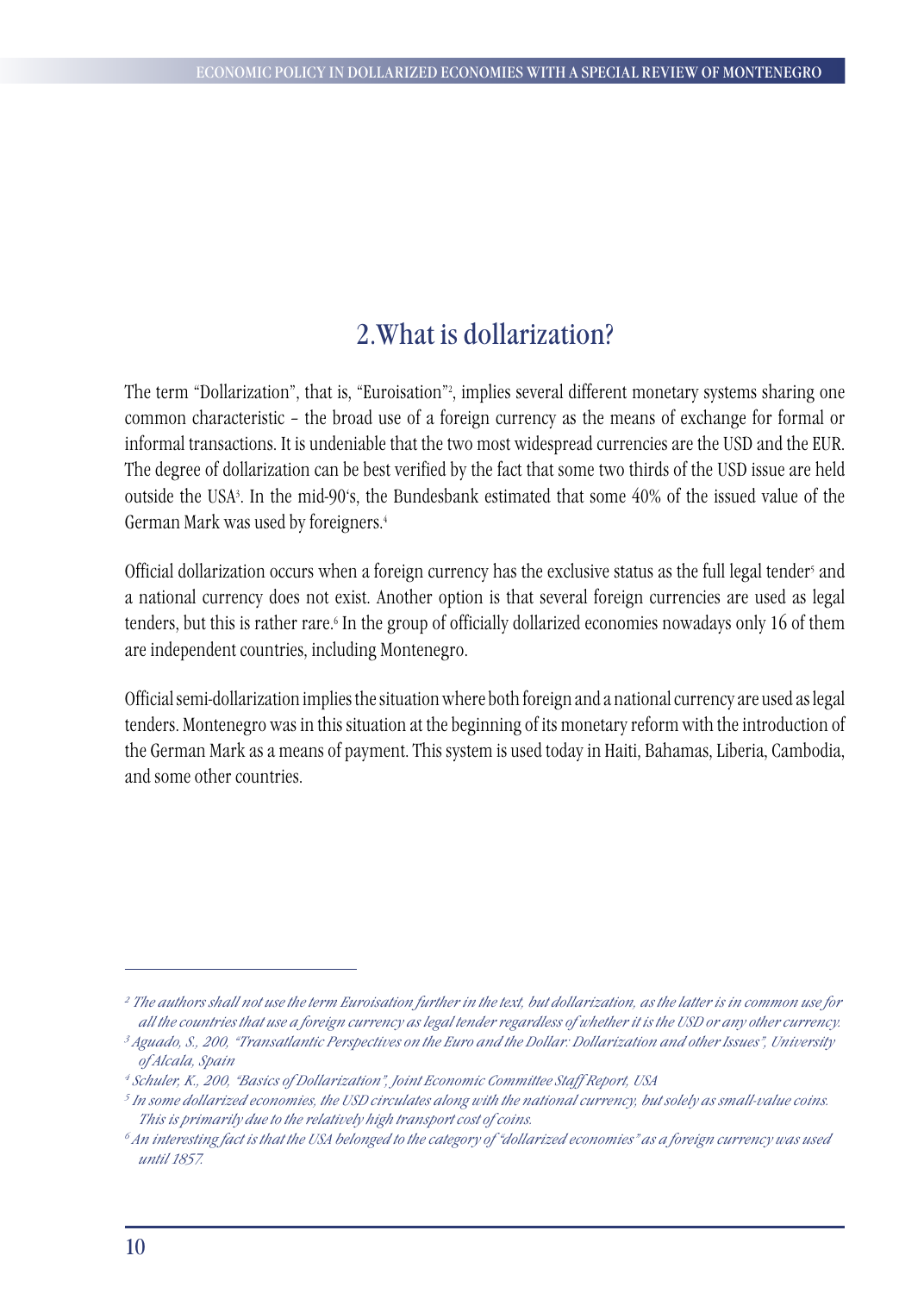## Box 1. Dollarized Economies

**Officially dollarized** – the USD: a) independent states: East Timor, the Marshall Islands, Micronesia, Palau, Panama, Ecuador, El Salvador; b) dependencies: the Pitcairns Islands (New Zealand), the Cocoa Islands (Great Britain), the British Virgin Islands (Great Britain); c) the USA territories: Guam, the American Virgin Islands, Puerto Rico, American Samoa, the North Mariana Islands.

**Officially dollarized – other currencies**: a) independent states: Andorra (the EUR), Lihtenstein (the Swiss Franc), Monaco (the EUR), Nauru (the Australian dollar), San Marino (the EUR), Tuvalu (the Australian dollar), Vatican (the EUR); b) dependencies: the Cocoa Islands (the Australian dollar), the Cook Islands (the New Zealand dollar), Greenland (the Danish krone), Niue (the New Zealand dollar), the Norfolk Island (the Australian dollar), St. Helena (the British pound), Tokelau (the New Zealand dollar); c) other regions: Montenegro (the EUR), Kosovo (the EUR).

**Officially semi-dollarized – the USD**: the Bahamas, Cambodia, Laos, Haiti, and Liberia.

**Officially semi-dollarized – other currencies:** Bhutan (the Indian rupee), Brunei (the Singapore dollar), the Canary Islands (the British pound), the Isle of Man (the British pound), Lesotho (the South African rand), Namibia (the South African rand), Tajikistan (use of other currencies permitted).

Source: Meyer, S., 2000 "Dollarization: An Introduction", Presentation for the Friends of Global Independence Center, and Winkler, A., Mazzafero, f., Nerkich, H., and Thimann, C., 2004 "Official Dollarization/Euroisation: Motives, Features and Policy Implications of Current Cases", Occasional Paper Series, No. 11, European Central Bank.

Unofficial dollarization is the situation where due to the lack of confidence in the national currency a foreign currency is used as a means of payment, a unit of account, and a store of value7 , but not as the official legal tender. It is not possible to provide accurate statistics on the number of countries with unofficial dollarization, but this type of dollarization is more widespread than official adoption. Another way to measure unofficial dollarization is by the proportion of the national currency deposits and foreign currency deposits in the domestic banking system. A recent survey conveyed by the IMF in the mid-90's showed that, according to this methodology, 52 countries could be categorized as unofficially dollarized.<sup>8</sup>

*<sup>7</sup> Foreign bonds, foreign currency deposits abroad, foreign currency deposits in the domestic banking system, and foreign notes in wallets and mattresses may be used as a store of value.*

*<sup>(</sup>Savic, N., 1999, "Valutni Odbor, dolarizacija i eurizacija", Ekonomist, br. 14, Beograd)*

*<sup>8</sup> Schuler, K., 2000, "Basics of Dollarization", Joint Economic Committee Staff Report, USA*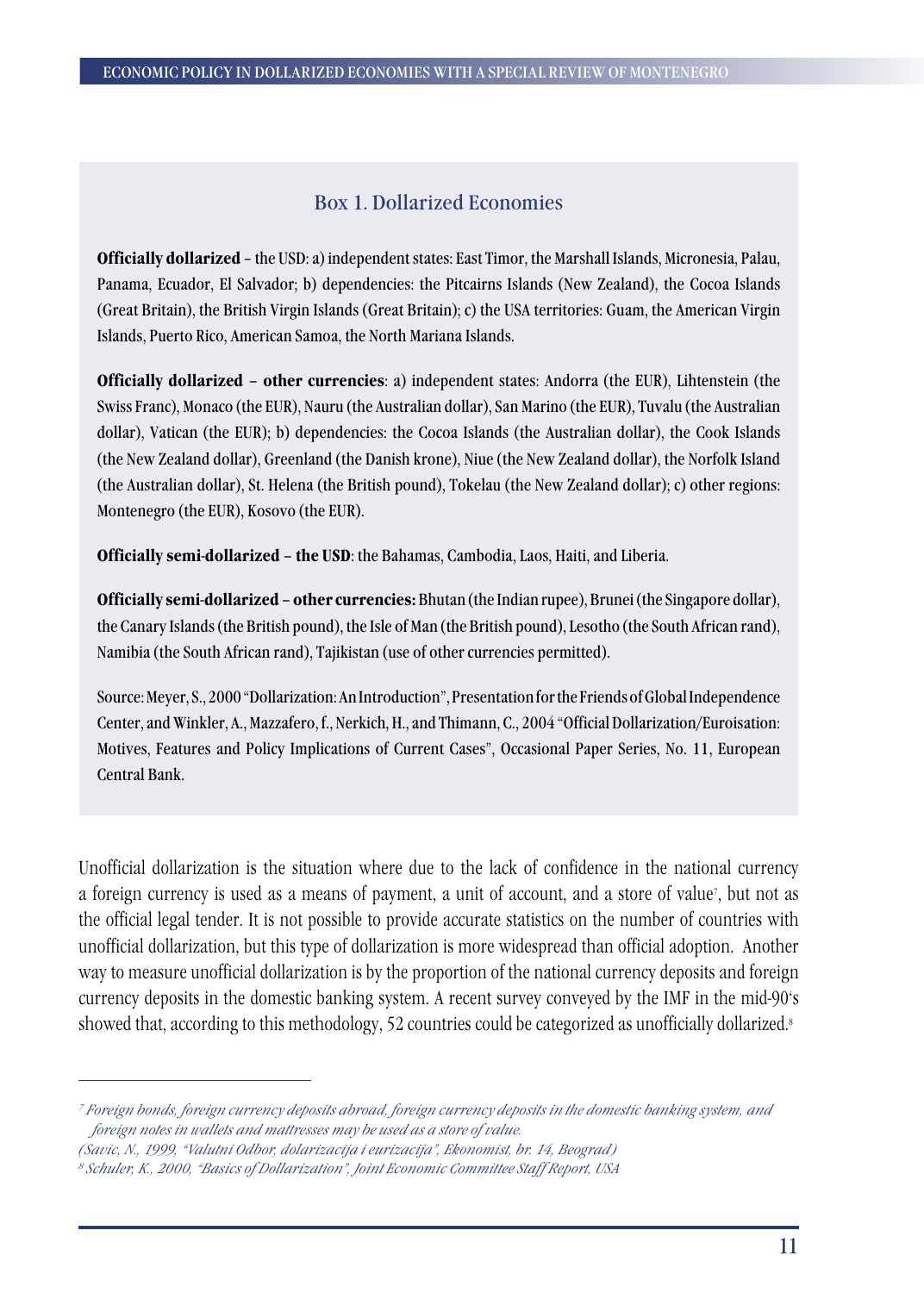This was the situation in Montenegro before monetary reform, but nowadays it exists in most economies in transition and in most developing countries.

## Box 2. Unofficially dollarized countries

**Unofficially dollarized countries – the USD**: Most of Latin America (especially Argentina, Bolivia, Mexico, Peru, and Central America), most of the Caribbean, most of the former Soviet Union (especially Armenia, Azerbaijan, Georgia, Russia, and Ukraine), Hong Kong, Mongolia, Mozambique, Romania, Turkey, Vietnam, and so on.

**Unofficially dollarized countries – other currencies**: Some former French colonies in Africa (the EUR), most of the Balkans (the EUR), Macau, parts of China, Belarus (the Russian ruble).

Note: The list of unofficially dollarized countries is not exhaustive because the extent of unofficial dollarization is difficult to measure.

Source: Schuler, K., 2000, "Basics of Dollarization" Joint Economic Committee Staff Report, USA.

Monetary union can be considered as the fourth variant of dollarization, and is when several countries use a common currency. At the moment, the European Monetary Union is the only true example<sup>9</sup> of this, although there are some indications that monetary union could be established on the American Continent in the future.

Almost all countries that have accepted either full or partial dollarization had to experience unofficial dollarization first. As a rule, unofficial dollarization comes after or during periods of hyperinflation and/or devaluations (depreciations) that is, anticipating their occurrence. First, a foreign currency becomes the means of savings to avoid potential losses due to macroeconomic instability. Then, the foreign currency becomes the unit of account, first in property and higher-value products transactions, then gradually including more products, and finally, it becomes a means of payment. In fact, dollarization is the result of rational behaviour by individuals, undertakings, and others who strive to protect their property from losing its value, as the result of disastrous economic policy.

The country of primary currency, the currency used by dollarized economies, reaps substantial benefits:

• it gets seigniorage (the difference between the cost of printing or minting money and its face value),

*<sup>9</sup> Some types of monetary union exist in Africa in the Rand zone.*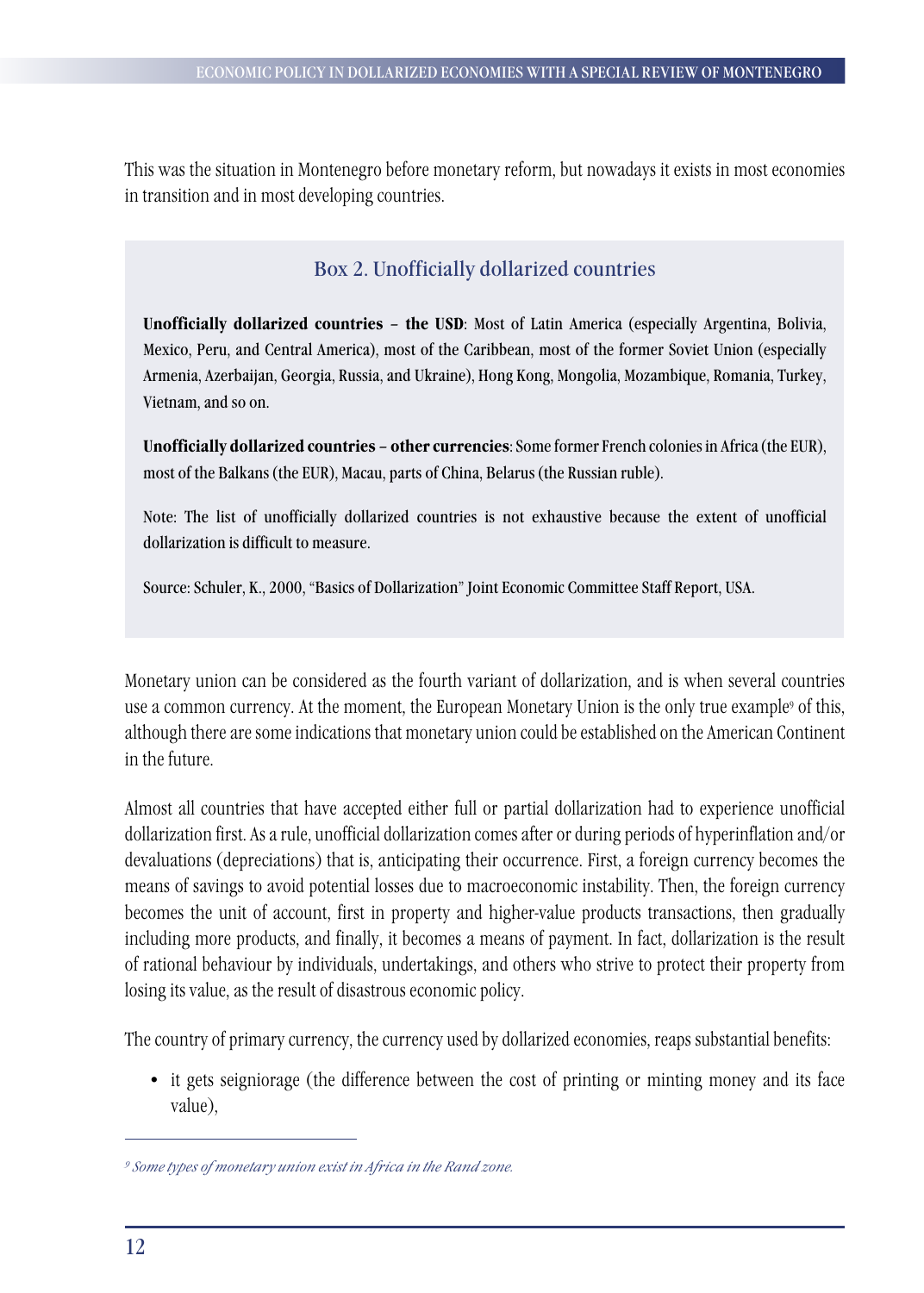- exchange rate risk is eliminated in trade with the country in question,
- the cost of foreign trade transactions reduces as there are no more foreign exchange rate fees, and the like,
- the opportunities for dumping are diminished, especially for currency dumping,
- possible failures in monetary policy have smaller effects because they are spread to a greater number of countries and their intensity weakens,
- it promotes the international standing of the country or countries concerned, and their position in the world market and influence.

A serious risk the country that issued the primary currency may face is that a country may opt for another currency (e.g. to start using the Euro instead of the US dollar). Such an occurrence en masse could create very serious problems.

The dollarization phenomenon is continuously increasing, which can be verified by the IMF data on the constant increase in foreign currency deposits to total deposits, as shown in the table below:

| Region                     | Number of<br>countries | 1996 | 1997 | 1998 | 1999 | 2000 | 2001 |
|----------------------------|------------------------|------|------|------|------|------|------|
| South America              | 8                      | 45.8 | 46.1 | 49.9 | 53.2 | 54   | 55.9 |
| EiT                        | 26                     | 37.3 | 38.9 | 43.5 | 44.3 | 46.9 | 47.7 |
| Middle East                | 7                      | 36.5 | 37.2 | 37.7 | 37.5 | 38.2 | 41.9 |
| Africa                     | 14                     | 27.9 | 27.3 | 27.8 | 28.9 | 32.7 | 33.2 |
| Asia                       | 13                     | 24.9 | 28   | 26.8 | 28.8 | 28.2 | 28.2 |
| Central America and Mexico | 7                      | 20.6 | 20.8 | 22   | 22.1 | 22.5 | 24.7 |
| The Caribbean              | 10                     | 6.3  | 7.6  | 6.8  | 6.7  | 6.1  | 6.2  |
| Developed countries        | 14                     | 7.4  | 7.5  | 7.5  | 6.7  | 7    | 6.6  |

## *Table 1 Contribution of foreign currency deposits10, in %*

The table clearly shows that in all the regions, except in developed countries, dollarization is on the increase.11 This leads to the conclusion that in most of the world, primarily in developing countries, there is no confidence in national currencies, that is, in domestic monetary policies, which begs the following question: What would happen if those countries switched to official dollarization?

*<sup>10</sup> The table has been taken from Ostojic, D. 2003, "Dollarization", Preduzetnicka ekonomija, Vol. III, 12/2003, Podgorica*

*<sup>11</sup> An exception is the Caribbean, but due to their size, specific geographical position, and business activities they do not undermine the conclusion.*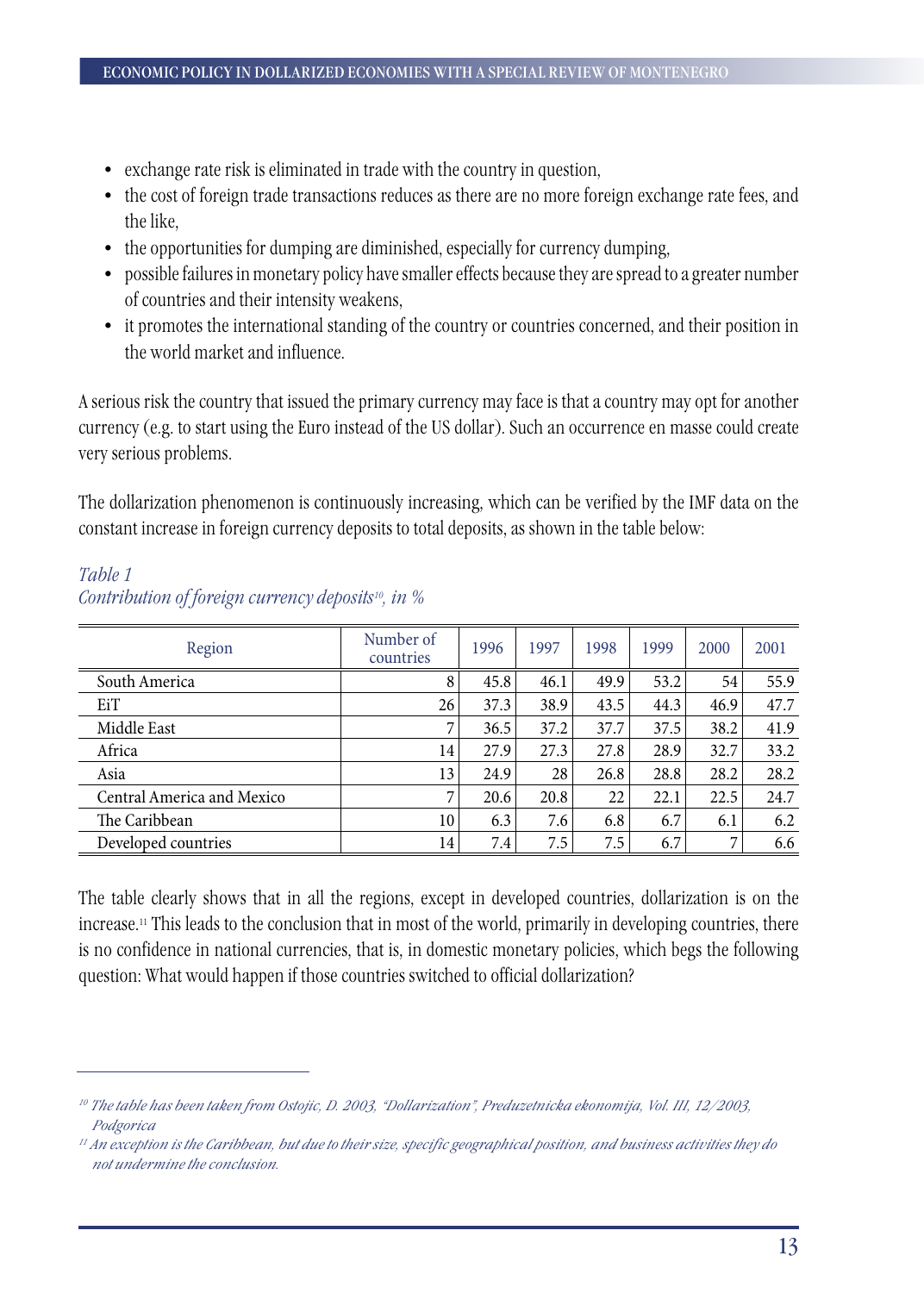## 3. Economic policy in dollarized economies

A number of the provisions setting out the rights and obligations of IMF membership imply that each member will have its own currency. However, in practice, countries have been able to accede to membership in the IMF while using another member's currency.12

Dollarization makes sense if the following requirements are met:

- a country is rather small<sup>13</sup> and dependent upon foreign trade,
- a country had a recent history of hyperinflation,
- revenues from seigniorage are relatively small due to widespread unofficial dollarization, and
- there are foreign currency reserves which would enable the exchange of the national currency with any other foreign currency.14

The additional criterion that has been emphasized lately relates to close economic relations with the USA (for example, the EU, in the case of euroisation).

Another dilemma may be: if a country has opted for dollarization, which foreign currency should it use as the legal tender? The recommendation is normally that it should accept either the currency that had been widespread during the period of unofficial dollarization, since it has the highest credibility with citizens and the business sector, or the convertible currency used in most foreign trade transactions with a view to reducing transaction cost and establishing better economic relations. In most cases these two criteria suggest the same currency.

Should a country dollarize officially at the beginning or at the end of the reform process? According to S. Meyer, the key issues include reducing the budget deficit, strengthening the banking system, and making the labour market more flexible.<sup>15</sup>

*<sup>12</sup> Gianviti, F., 2002, 'Use of Foreign Currency under the Fund's Articles of Agreement", General Counsel, IMF*

*<sup>13</sup> If the last two dollarized countries, Ecuador and El Salvador, are excluded, the populations in other officially dollarized economies are around 20 million.* 

*<sup>14</sup> The optimal currency area theory is not given special attention in the paper as the authors accept the position of economists who believe that the older variant of this theory is not applicable since with accepted dollarization the requests set out in this theory become endogenous variables.* 

*<sup>15</sup> Meyer, S., 2000 "Dollarization: an Introduction", Presentation for the Friends of Global Independence Center*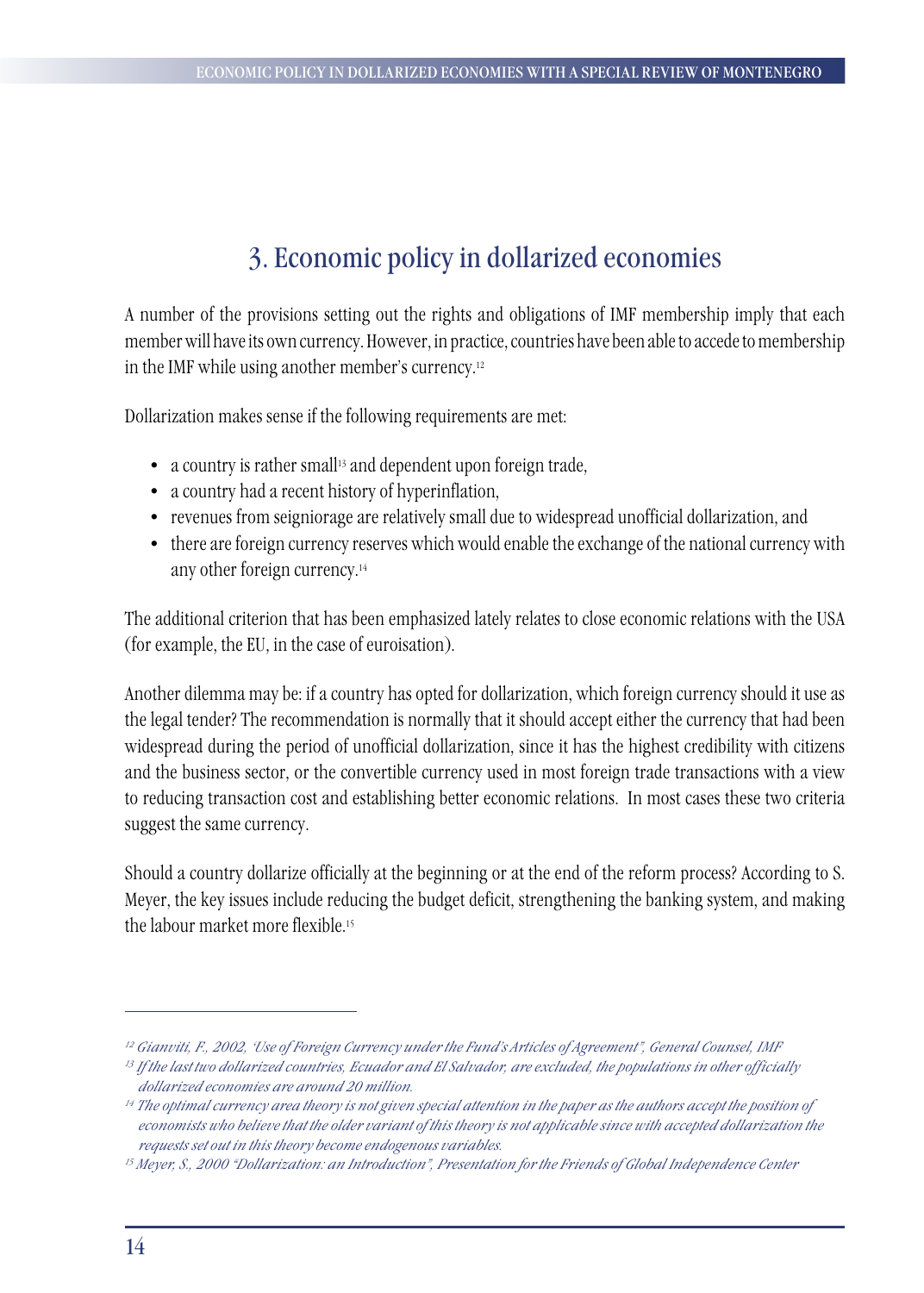Although there is general agreement in theory on the benefits and weaknesses of dollarization, there is still no consensus on whether and in which conditions dollarization should be recommended as an instrument of economic policy.

Earlier economic analyses suggested that the cost of official dollarization is too high. However, unofficial dollarization has been widespread in the last decade, and the financial innovation that reduced the share of currency in GDP, together with the reduction in inflation in most countries has diminished the potential costs of dollarization.16 It is obvious that full dollarization has numerous advantages, but also a number of weaknesses. The following table shows the benefits and weaknesses of aspects of the policy of full dollarization:

### *Table 2 Benefits and weaknesses of full dollarization*

| <b>Benefits</b>                                                                                                                 | Weaknesses                                                                                     |
|---------------------------------------------------------------------------------------------------------------------------------|------------------------------------------------------------------------------------------------|
| Provides low inflation rate<br>(similar to that in the country of "reserve currency)                                            | Loss of foreign currency reserves                                                              |
| Limits the possibility of misuse of monetary policy                                                                             | There is no opportunity to adjust the level<br>of foreign exchange                             |
| Lower interest rates as the result of low inflation and lack of<br>devaluation risk                                             | Limited possibility of conducting an<br>independent monetary policy                            |
| Accelerates development of domestic capital market                                                                              | There is no issue premium                                                                      |
| Transaction costs in international economic relations reduce                                                                    | There is no possibility of using inflation tax<br>in extraordinary situations                  |
| Alleviates integration of domestic companies in international<br>economy, and induces an increase of direct foreign investments | Limits possibilities of using the lender of<br>last resort policy                              |
| Induces an increase in foreign trade                                                                                            | One-off shocks: currency translation, new<br>software, changes in accountancy,<br>and similar. |
| Greater budgetary discipline                                                                                                    | Increased value drain in balance of<br>payments problems                                       |
| Eliminates currency risk                                                                                                        |                                                                                                |

*<sup>16</sup> Bogetic, Z., 2000, "Official Dollarization: Current Experiences and Issues", Cato Journal, vol. 20, no.2, 2000.*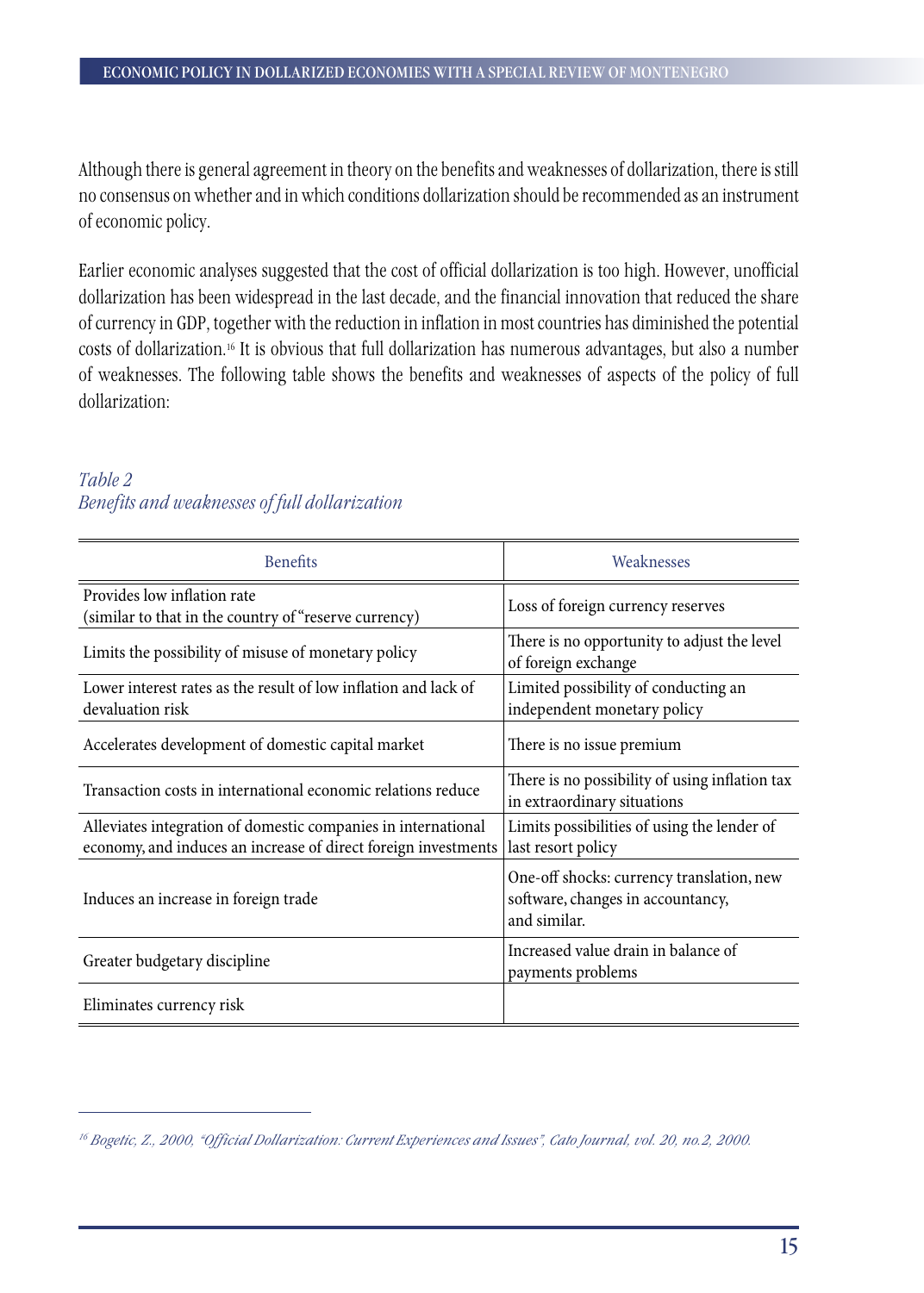## *3.1. The Benefits of Dollarization*

All empirical studies unambiguously showed that with an increase of dollarization the inflation rate decreases, especially when switching to the system of full dollarization. The credibility of monetary policy is no longer an issue as the money supply and exchange policy are no longer under monetary and political authority. At the same time, official dollarization yields positive results especially if several unsuccessful stabilization programs preceded it.17

The price arbitrage strives to balance the prices within small margins of divergence with the prices of the country of primary currency. Therefore, it is likely that the inflation rate will increase to some extent in the initial phase of dollarization due to price adjustments, and price stability will be achieved in the subsequent phase. However, all prices will not be the same, especially those of non-tradable products and services (as a rule, these prices will rise much faster due to limited competition), and state controlled prices, if such exist. The experiences of dollarized economies show that dollarization leads to equalizing inflation with the one in the country of primary currency only in the long term.

There are certain discrepancies regarding interest rates. As Mr Galvo points out: "it is naive to expect that official dollarization will lead to automatic price and interest balancing with that in the world as the problem of credibility will not vanish immediately."18 To wit, interest rates strive to balance, but they increase for a country risk. Otherwise, foreign banks and individuals would invest in the country and the increased demand would balance interest rates. The higher the country risk, the greater the difference between interest rates. According to C. Mann, dollarization does not necessarily lead to the reduction in interest rates as risk premium on interest rates will still exist depending on the budget deficit, the quality of the financial system, and on the flexibility of the labour and product market.19 We would add to these arguments the influence of the degree of development of an economy and the efficiency of the legal system. However, it is reasonable to expect that dollarization will induce a gradual decrease in interest rates, and, bearing in mind the aforementioned reasons, it is unlikely that any balancing of interest rates with those of the country of primary currency will occur automatically.

According to I. Goldfajn and G. Olivares<sup>20</sup>, the reduction in interest rates in dollarized economies could well be the result of the liberalization of the financial system rather than the result of dollarization itself. Anyway, it is very difficult to separate these two effects.

*<sup>17</sup> Calvo, G. and Carlos, V., 1992, "Currency Substitution in Developing Countries", IMF Working Paper 92/40*

*<sup>18</sup> Calvo, G. and Carlos, V., 1992, "Currency Substitution in Developing Countries", IMF Working Paper 92/40*

*<sup>19</sup> Mann, C., 1999, "Dollarization as Diet", Institute for International Economics, [www.iie.com/publications/papers/](http://www.iie.com/publications/papers/manno499.htm) [manno499.htm](http://www.iie.com/publications/papers/manno499.htm)*

*<sup>20</sup> Ilan Goldfajn and Gino Olivares, 2000, "Is adopting Full Dollarization the solution?" Looking at the evidence", Departamento de Economia Puc – Rio, Texto para Discussao, no. 146*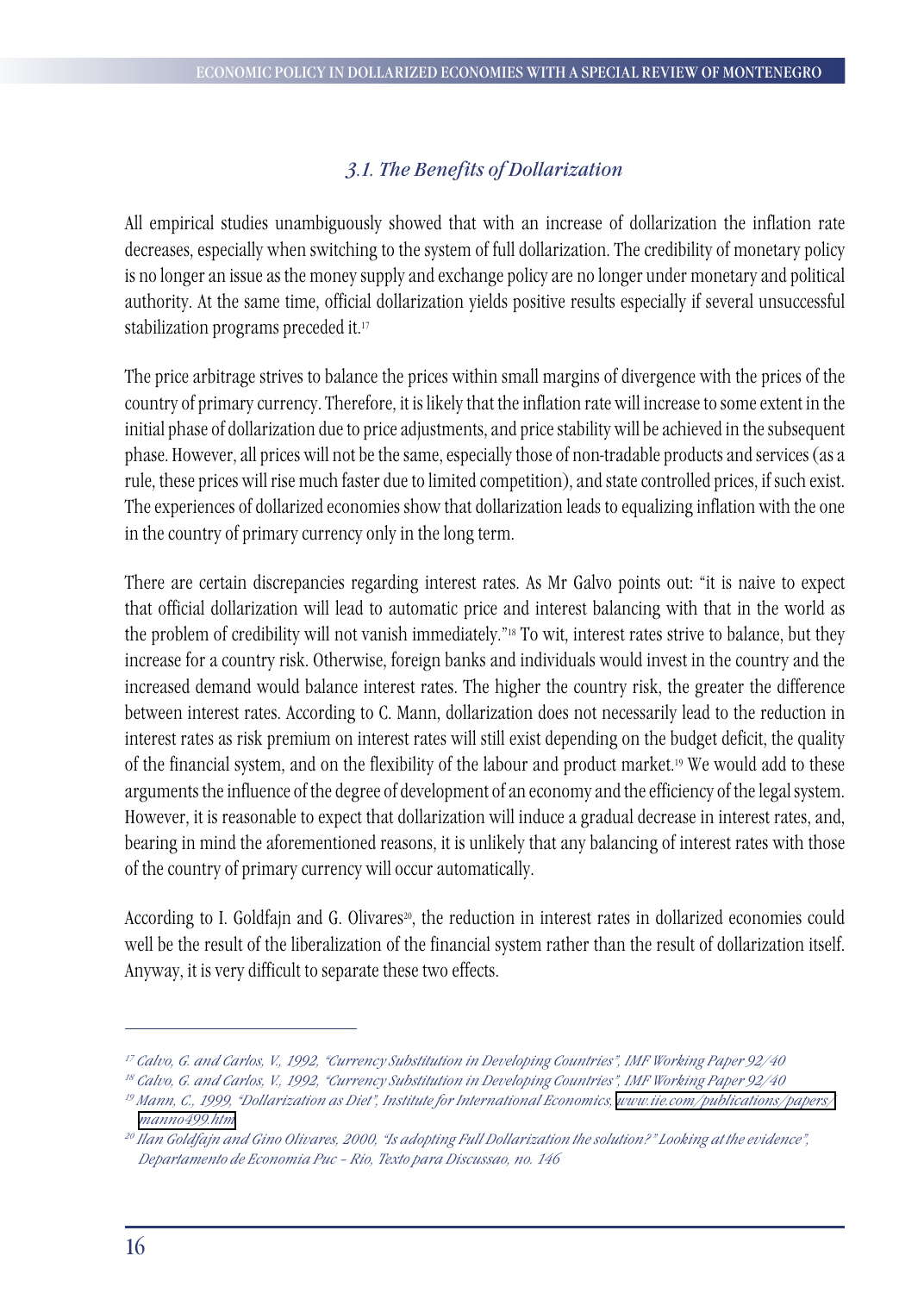Officially dollarized economies, which enabled the full participation of foreign financial institutions, became highly integrated in large and liquid world financial markets.<sup>21</sup> The implementation of full dollarization may increase the efficiency of financial markets by creating long-term markets and with a better allocation of resources than other currency regimes.

The reduction of domestic interest rates can facilitate the repayment of foreign and domestic debts because if a state debits with a domestic financial market, it will incur lower repayments due to the reduction in interest rates.

Dollarization may have an effect on the improvement of fiscal discipline. A government becomes aware that the option of issuing more currency to cover a budget deficit no longer exists, so it adopts a policy of low budget deficit or a policy of a balanced budget. The introduction of rigid fiscal limits is also facilitated as the possibilities of subsidizing "moribund" state enterprises and illiquid banks are restricted. Tornell and Velasco represent the viewpoint that a priori dollarization does not provide strict fiscal limitations: "Full dollarization contributes to a greater fiscal discipline in comparison to a flexible exchange regime only if the fiscal authorities are sufficiently aware and worried about the future."22

By using econometric methodology (the gravity model) Rose's point estimate is that two countries that share the same currency trade substantially more (over three times<sup>23</sup>) than countries with their own currencies.

The introduction of a hard currency gives the right signal to foreign investors as they are guaranteed stable operating conditions in the country. Additionally, dollarization may reduce the external costs of borrowing for the government by reducing currency and country risk.

On one hand, the introduction of a foreign currency will curtail speculative financial crises, since local investors and speculators will not be able to create them as the foreign currency is connected to all world markets. On the other, if the US dollar is to be the subject of speculations by "big players", the import of speculative crises can be possible.

According to Z. Bogetic, dollarization may have favourable distributional benefits. To wit, in the environment of high inflation, certain categories (the young, the wealthy, businessmen) are often better able to preserve their wealth from devaluation than are other categories (such as pensioners, the poor, and

*<sup>21</sup> Savic, N., 1999, "Valutni Odbor, dolarizacija i eurizacija", Ekonomist, br. 14, Beograd*

*<sup>22</sup> Tornell, A. and Velasco, A., 1995, "Fiscal Discipline and the Choice of Exchange Rate Regime", European Economic Review, vol. 39*

*<sup>23</sup> Rose, A.K., 2000, "One Money, One Market: Estimating the Effects of Common Currencies on Trade", Economic Policy, vol. 15 (30)*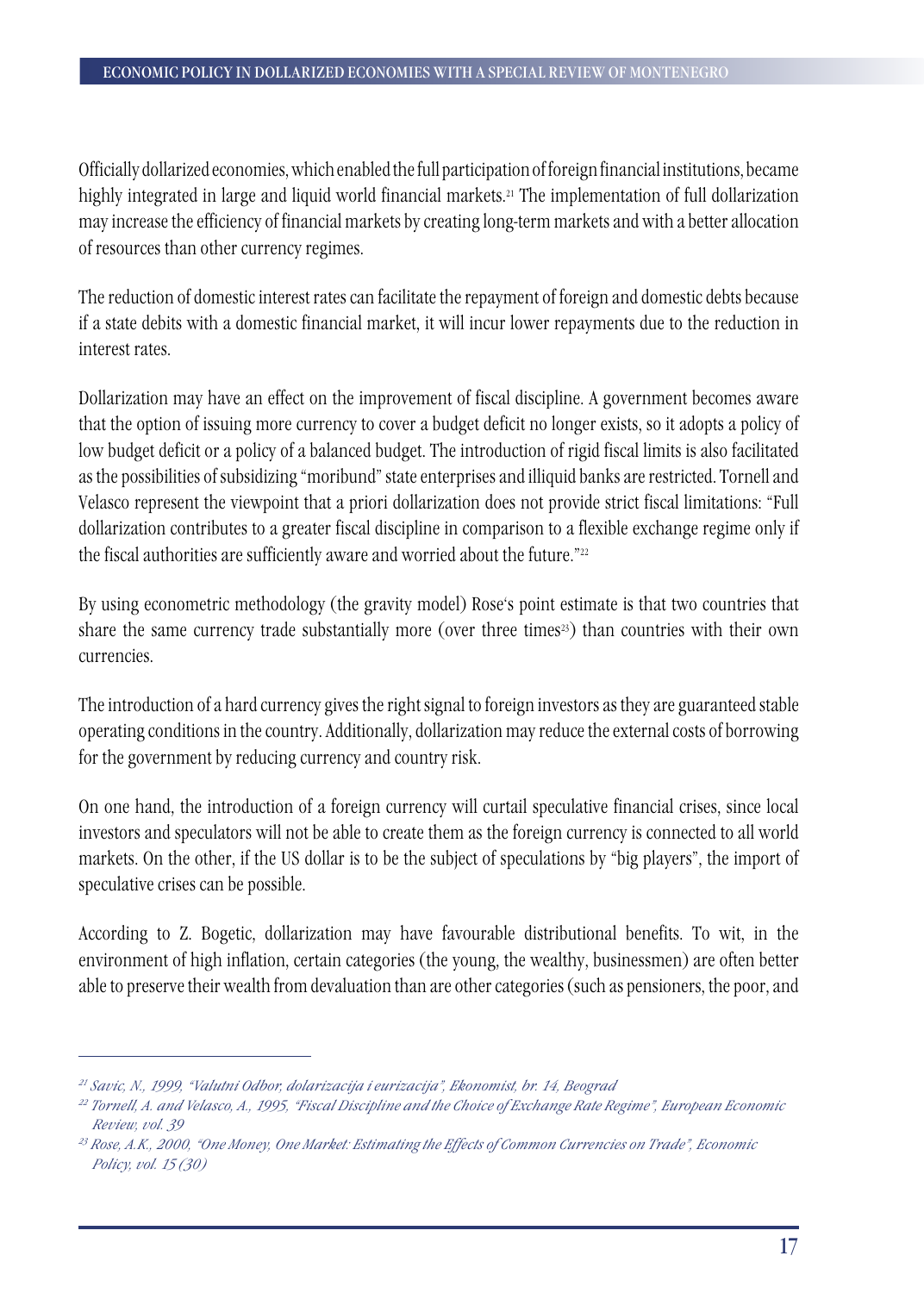so on), as it requires the possession of property (government securities often require a minimum value that can be unavailable to certain categories) and knowledge.24 Dollarization practically prevents this kind of redistribution.

## *3.2 The Weaknesses of Dollarization*

The first problem dollarized economies face is the loss of foreign currency reserves, as they have to be spent in exchange for the national currency. If a devaluated money supply is a consequence of hyperinflation, that is, if the real value of the money supply is small, then the loss of foreign currency reserve will be small as well. Additionally, dollarized economies lose the opportunity of issue premium (seigniorage), which represents the difference between the cost of printing or minting money and its face value. This is not a one-off loss, as it is often considered to be, but has a flow character as, in line with the growth of nominal domestic product or some other targeted variable, a country continuously issues money. The money supply in dollarized economies is regulated exogenously, i.e. it is determined by the situation of the country's balance of payments.

A potential compensation for the loss of seigniorage would be a division of issue premium with the country of primary currency. This possibility is currently used only by Lesotho and Namibia which have an agreement with South Africa on the division of issue premium of the South African rand. Although "the great powers" were not interested in the past to share issue premium with other countries, the introduction of the Euro and the growing competition of the three biggest blocs will induce the greater willingness in these countries in the future to share issue premiums. In a proposal by the US Senator Mack Connie, the USA would cede up to 85%<sup>25</sup> of issue premium.<sup>26</sup> A similar idea was presented by R. Baro who thought that the USA could provide the newly dollarized countries a one-time exchange of the national currency with the USD, whereby the FED would hold the national currency as a form of collateral if a country decided to return to it.27 However, the USA has not done anything about these propositions so far. The problem is the fact that a country may decide to reintroduce its national currency in the future so the USA would face a loss on issue. In such a situation, collateral in the form of the old national currency would not mean much, obviously, since the country could issue a brand-new currency or drastically devalue the old one.

Monetary policy and exchange rates as instruments of economic policy cannot be used in dollarized economies. They do not have their representatives in the central bank of whose currency they use, nor the opportunity to affect its monetary policy. The restrictions regarding the possibility of conducting

*<sup>24</sup> Bogetic, Z., 2000, "Official Dollarization: Current Experiences and Issues", Cato Journal, vol. 20, no.2*

*<sup>25</sup> The remaining 15% would be used for covering the cost of printing money and for sharing issue premiums of other already dollarized countries, such as Panama.* 

*<sup>26</sup> Meyer, S., 2000, "Dollarization: an Introduction", Presentation for the Friends of Global Independence Center*

*<sup>27</sup> Baro, R., 1999, "Let the Dollar Reign from Seattle to Santiago", Wall Street Journal, 8 March 1999*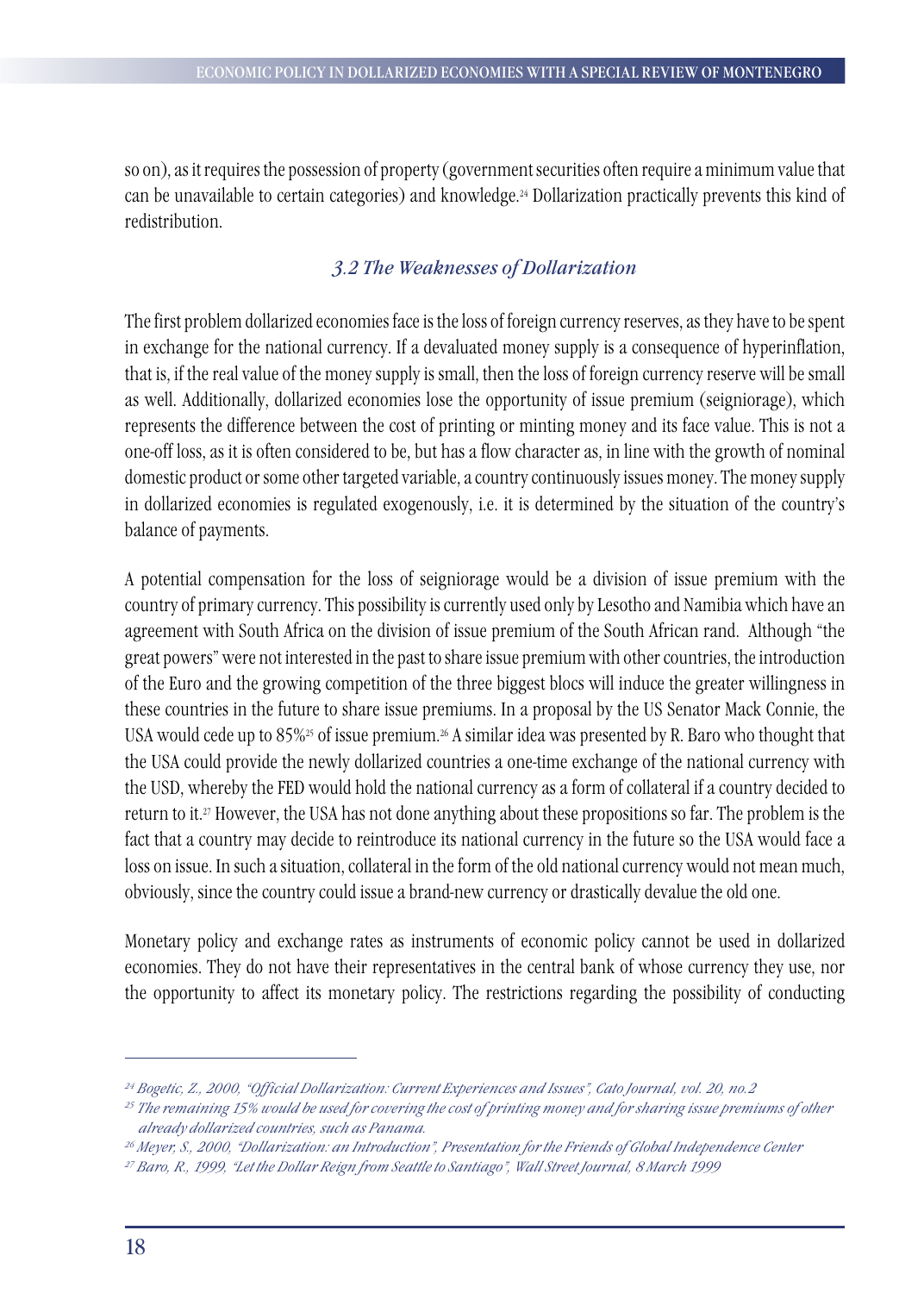an independent monetary policy may be a problem, especially if countries are in different phases of the economic cycle. Thus, if the country of primary currency faces a recession, it will reduce interest rates and follow stimulative policies, whereas a country that uses this currency may be expanding, thus requiring completely opposite policies. The creators of economic policy actually have only fiscal policy at their disposal, but it cannot represent an adequate solution to all shocks. However, the growing regionalization of the world causes a weakening of national sovereignty in the field of economic policy, especially with small countries, thus diminishing the adverse effect of dollarization on national sovereignty in economic policy.

A potential danger for dollarized economies is that they are affected by errors in USA monetary policy (or any other country whose currency is used). This hypothesis is completely real, but the earlier errors in monetary policies of many countries that have switched to the dollarization system have been much greater than those the FED will ever make in the future. With a view to avoiding this danger, S. Henke suggests that in the case of dollarization a country should have an exit strategy. This means that in a case of devaluation of the currency used, a country could switch to another foreign currency. This option always exists in unilateral dollarization, unless you do not enter into formal monetary union with the country that issues the lead currency.28 In the case of unilateral dollarization the country retains a part of its monetary sovereignty, whereas if dollarization is introduced by entering into formal monetary union with the USA (or other country), in which the dollarized country participates only by sharing seigniorage, then monetary sovereignty would be lost completely.

The opportunity to react to exogenous shocks is also limited in dollarized economies, as exchange rate policy can no longer be used as an adjustment instrument.

In case of systematic problems in the banking systems of dollarized economies there is no option for the central bank to play the role of the lender of last resort through money issue. This option stays if it is possible to provide assets from other sources. Backe and Wojcik suggest that the solution to this can be prescribing high liquidity standards,<sup>29</sup> but they can at the same time mean an increase in costs for the banking system and hence an increase in interest rates. At the same time, e dollarization itself diminishes the probability of the occurrence of a systematic crisis in the banking system because the deposits placed are in a hard currency, and because many foreign banks are present in dollarized economies.

Dollarization induces one-off shocks. They primarily manifest themselves as currency adjustment charges, necessary adjustments of software, accounting systems and similar to the operation of the new currency; the banking system incurs loss as it no longer receives revenue from currency conversion (at the same time, this represents a gain for both the economy and consumers), and so on.

*<sup>28</sup> Black Electorate, 2003, "Exclusive Interview with Economist Steve Hanke", [www.blackelectorate.com](http://www.blackelectorate.com)*

*<sup>29</sup> Back, P. and Wojcik, C., 2002 "Unilateral Euroisation: a Suitable Road Towards Joining the Euro Area for Central and Eastern European EU Accession Countries"*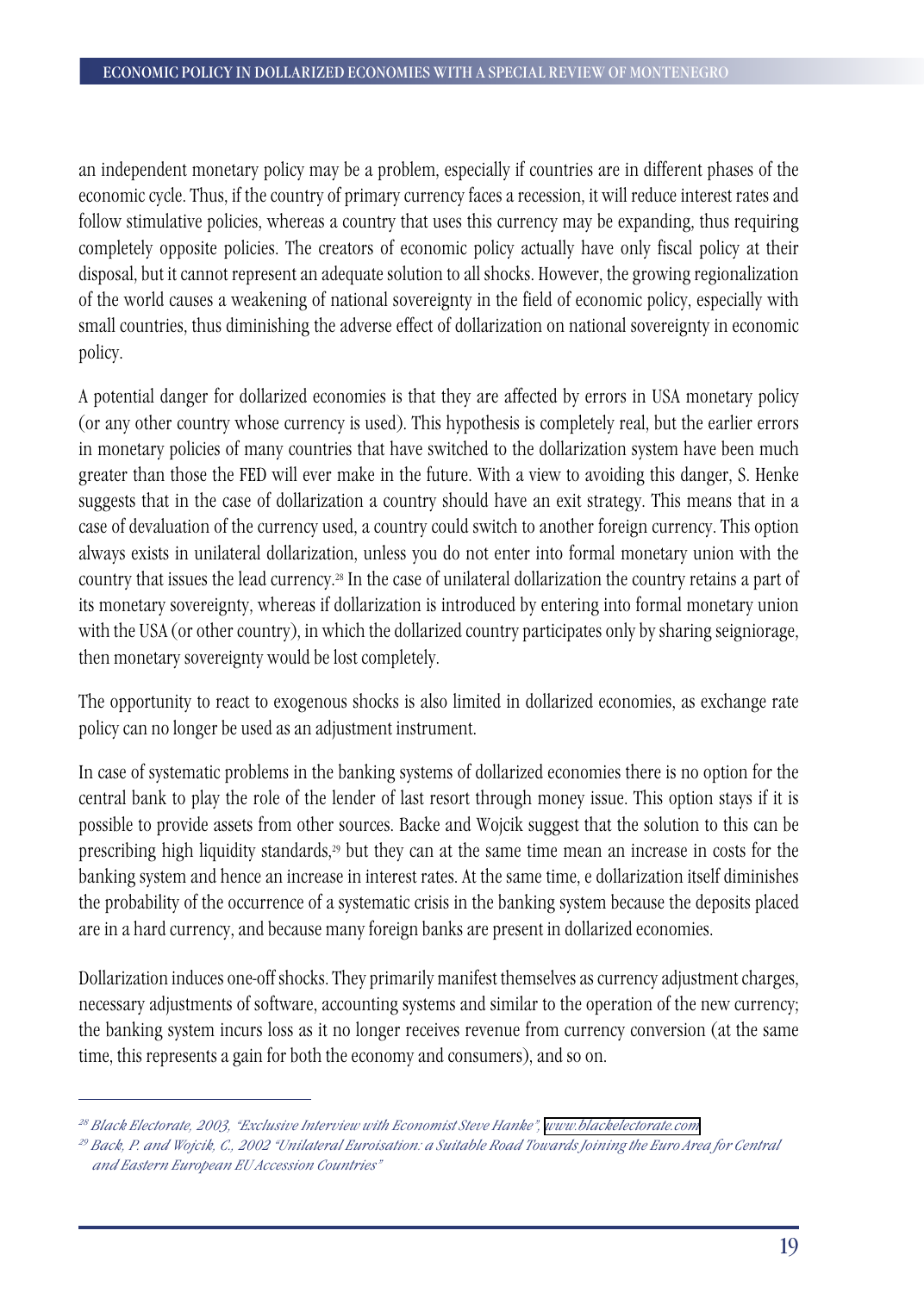On the basis of an empirical study in 13 Latin American countries, Gomis-Porqueras and his associates have determined that when a banking system crisis occurs in a dollarized economy, it lasts longer than that in countries which use a national currency.30Although the authors do not give the explanation for this phenomenon, we believe that it can be easily explained. To wit, no central bank would stand back in the case of a major banking crisis, bearing in mind the chain effect for the entire economy. It is most likely that it would try to help the banking sector with primary issue loans, which would probably induce a lower or a higher inflation rate that would partially devalue national currency deposits, thus reducing the actual burden of the banking system debt. However, if deposits were in a foreign currency, the result of inflation would be the exchange rate adjustment, and the actual burden on the banking sector would not diminish. Since inflation and devaluation cannot devalue banking deposits, the IMF suggests that it is of great importance to control banks in dollarized economies so that they could not grant loans to the borrowers that cannot repay them in due time.<sup>31</sup>

Backe and Wojcik warn of possible effects which are often overlooked in dollarization theories. A leap in prices and salaries is most probable in the first phases of dollarization. Bearing in mind the high elasticity of demand for services, an increase in salaries may stimulate demand, primarily for non-tradable services, which may lead to an accelerated price growth in those sectors. This effect may diminish the competitiveness of a country, at least in the short term, but if it entails the reallocation of resources or strong pressure to increase salaries, it may happen in the long term, as well.<sup>32</sup>

A threat exists in a situation of non-competitive domestic production. This problem does not occur exclusively because of an inefficient economy, but also through any increase in salaries to harmonize with the countries of the reserve currency, and the fact that the reserve currency could be undervalued. In such conditions, devaluation as an instrument for improving competitiveness no longer exists, and the alternatives are a reduction in wages and the prices of products. Experience shows that this reduction occurs only through economic recession, as the rigidity of wages and prices is very strong in most countries.33

A potential threat may be a request by the country that has issued the currency to ban its use in another country. In the opinion of the IMF, a rejection of such a request would represent a violation of international law.34 This question has never occurred in reality for two main reasons: seigniorage and the fact that the country that uses a foreign currency is so small that it cannot influence the monetary policy of the country

*<sup>30</sup> Gomis-Porqueras, P., Serrano, C., Somuano, A., "Currency Substitution in Latin America: Lessons from 1990s", World Bank, 1997*

*<sup>31</sup> Balino, T. and others, 1999, "Monetary Policy in Dollarized Economies", Occasional Paper, No. 171, the International Monetary Fund*

*<sup>32</sup> Backe, P., Wojcik, C., 2002, "Unilateral Euroisation: a Suitable Road Towards Joining the Euro Area for Central and Eastern European EU Accession Countries?"*

*<sup>33</sup> Aguado, S., 2000, Transatlantic Perspectives on the Euro and the Dollar: Dollarization and other Issues", University of Alcala, Spain*

*<sup>34</sup> Gianviti, F., 2002, "Use of Foreign Currency under the Fund's Article of Agreement", General Counsel, IMF*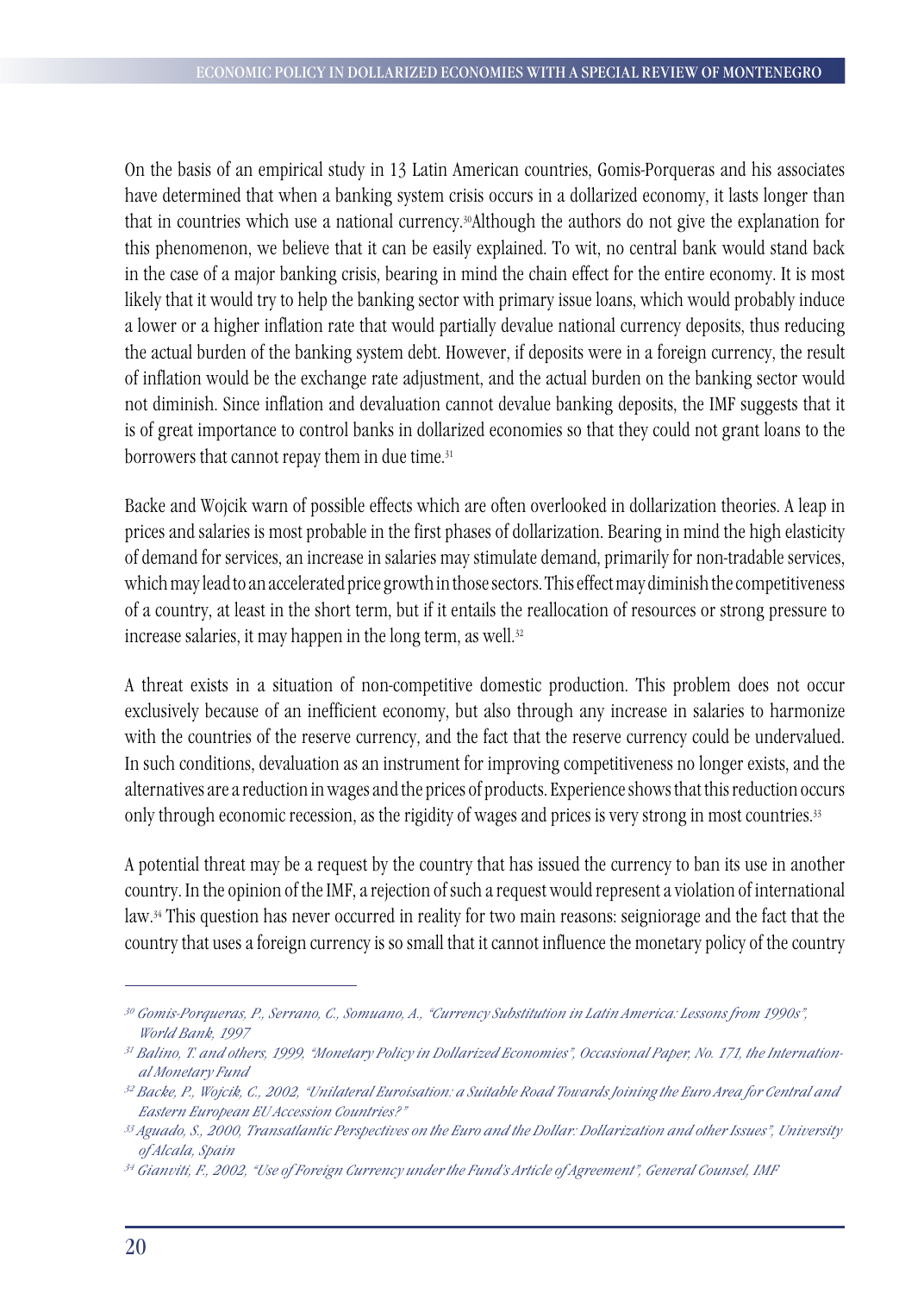of primary currency. It is unlikely that this question will be raised in the future, but this possibility should not be excluded in theory. To wit, the use of a foreign currency reduces the money supply, so an additional issue is necessary. If a dollarized country decided to introduce its own or some other foreign currency, then a great amount of money would return to the country of primary currency and cause a serious impact on its monetary policy.

It should be stressed that the critics of dollarization also think that it is acceptable as a permanent regime for small economies (authors' note: less than one million inhabitants) and a temporary instrument for large economies where monetary policy is out of control and is destabilizing.<sup>35</sup>

## *3.3 The Economic Performance of Dollarized Economies*

The effects of dollarization on the economic performance of a country are difficult to determine since, on one hand, a very small number of countries have a statistically important dollarization history<sup>36</sup>, and on the other hand, most of the dollarized countries are very small and specific in terms of their geographical position and the structure of their economic activities. The following table shows the performance of some independent dollarized countries:

| Country          | Population | <b>GDP</b><br>(USD billion) | Currency                         | Year of<br>dollarization |  |
|------------------|------------|-----------------------------|----------------------------------|--------------------------|--|
| Andorra          | 73,000     | 1.2                         | EUR, its own coins               | 1278                     |  |
| Northern Cyprus  | 180,000    | 1.4                         | Turkish lira                     | 1974                     |  |
| East Timor       | 857,000    | 0.2                         | <b>USD</b>                       | 2000                     |  |
| Salvador         | 6,100,000  | 12.2                        | USD, Colon                       | 2001                     |  |
| Ecuador          | 12,400,000 | 18.7                        | USD,                             | 2000                     |  |
| Kiribati         | 82,000     | 0.1                         | Australian dollar, its own coins | 1943                     |  |
| Liechtenstein    | 31,000     | 0.7                         | Swiss franc                      | 1921                     |  |
| Marshall Islands | 61,000     | 0.1                         | <b>USD</b>                       | 1944                     |  |
| Micronesia       | 120,000    | 0.2                         | <b>USD</b>                       | 1944                     |  |
| Monaco           | 32,000     | 0.8                         | <b>EUR</b>                       | 1865                     |  |
| Nauru            | 10,000     | 0.1                         | Australian dollar                | 1914                     |  |
| Palau            | 17,000     | 0.2                         | <b>USD</b>                       | 1944                     |  |
| Panama           | 2,700,000  | 8.7                         | USD, its own coins               | 1904                     |  |
| San Marino       | 26,000     | 0.1                         | EUR, its own coins               | 1897                     |  |
| Tuvalu           | 11,000     | n.a.                        | Australian dollar, its own coins | 1892                     |  |
| Vatican          | 1,000      | n.a.                        | EUR, its own coins               | 1929                     |  |

## *Table 3 Characteristics of independent dollarized countries*

*<sup>35</sup> Schuler, K., 2002, "Dollarization at the Intersection of Economics and Politics "Luncheon speech at the conference "Euro and Dollarizaton", Fordham University Graduate School of Business, New York*

*<sup>36</sup> Currently, only 16 independent countries are dollarized.*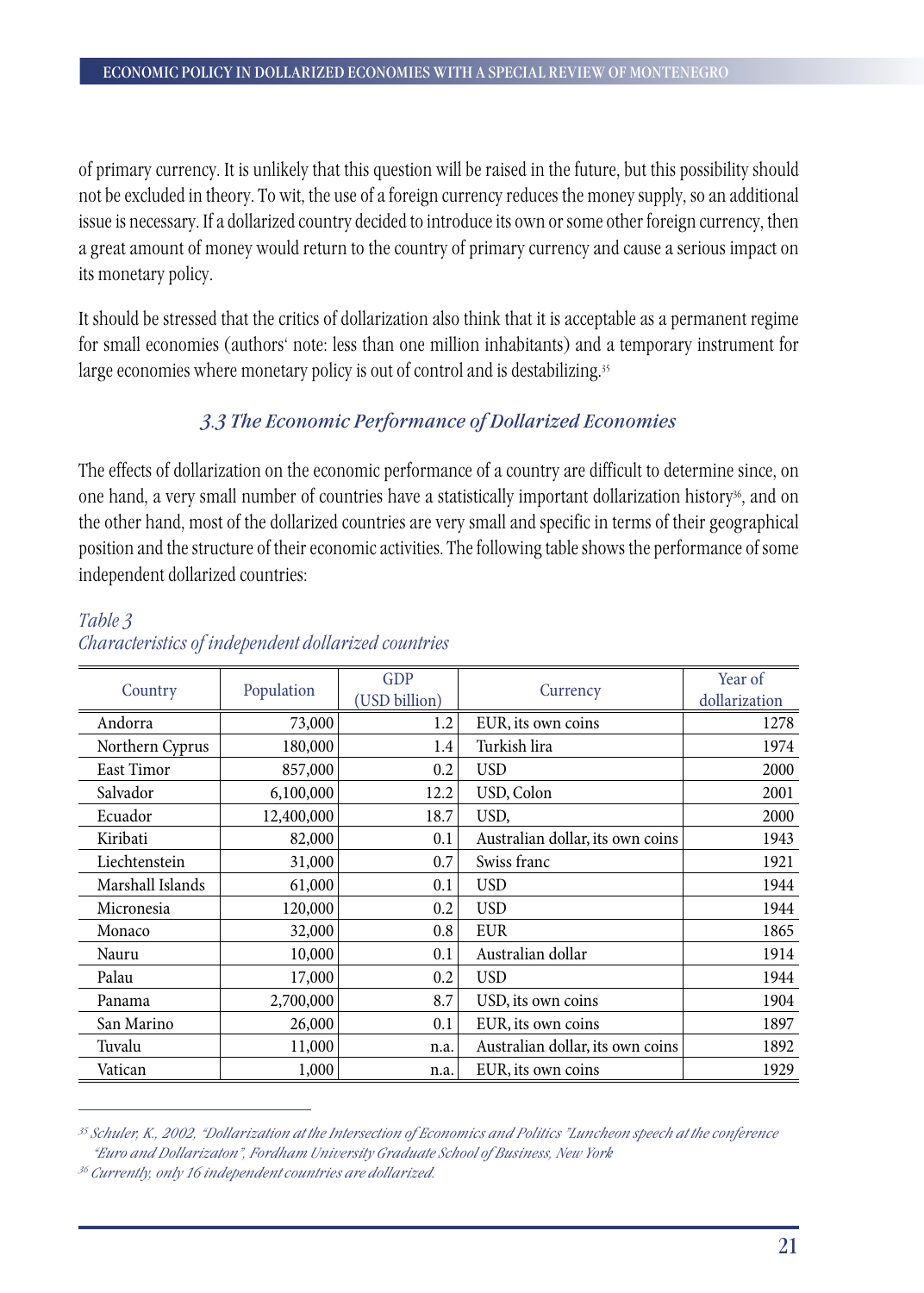The experiences of many countries have shown that drastic monetary reform (dollarization is just one of the options) is fruitful, as a rule, at least in its initial stages. This was undoubtedly confirmed by currency boards in Bulgaria and Bosnia and Herzegovina, Mr Avramovic's program in Serbia, monetary reform in Argentina (initial stages), the introduction of a new currency in Brazil, the stabilisation program in Israel, the dollarization in Panama, and many others.

Dollarized countries have higher GDP per capita, on average, than countries with their own currency. Twelve dollarized countries belong to the group of the forty richest countries in the world, and only five dollarized countries have GDP per capita lower than USD 1,500. The following table confirms the aforementioned:

#### Average value | Median World (all countries and jurisdictions-total of 228) 8,800 8,800 4,780 Countries with their own currency (all countries and jurisdictions-total of 228)  $8,200$   $4,200$ Dollarized countries (all countries and jurisdictions-total of  $46)^{37}$ Independent Dependencies 11,120 9,400 12,340 8,850 4,500 11,150

## *Table 4 GDP per capita in dollarized economies and countries with their own currency*

*Source: Winkler, A., Mazzafero, F., Nerkich, H., Thimann, C., 2004, "Official Dollarization/Euroisation, Features and Policy Implications of Current Cases", Occasional Paper Series, No. 11, European Central Bank*

S. Edwards has come to somewhat different conclusion. He points out that dollarized economies have much lower inflation rates, lower GDP rates, and similar fiscal performances to the countries with their own currency. He does not give any definite conclusions regarding dollarization, but suggests that dollarization would generate more costs than profit to large countries with variable trading relations, and which are not integrated in the international economy to a great extent, and in which financial transactions are mostly in domestic currencies.38 However, bearing in mind a relatively small sample, its specificity, and the lack of sufficient reliable data (which Edwards also points out), it is difficult to accept these conclusions as generally acceptable theoretical postulates. One definitely valid conclusion that can be drawn from this research is that dollarization itself is not an arrangement which guarantees economic prosperity.

*<sup>37</sup> Excluding Pitcairn Islands, Cocoa Islands, Vatican, Eastern Islands, and Norfolk Islands.*

*<sup>38</sup> Edwards, S., 2001, "Dollarization and Economic Performance: An Empirical Investigation", NBER Working Paper, No. 8274, Cambridge*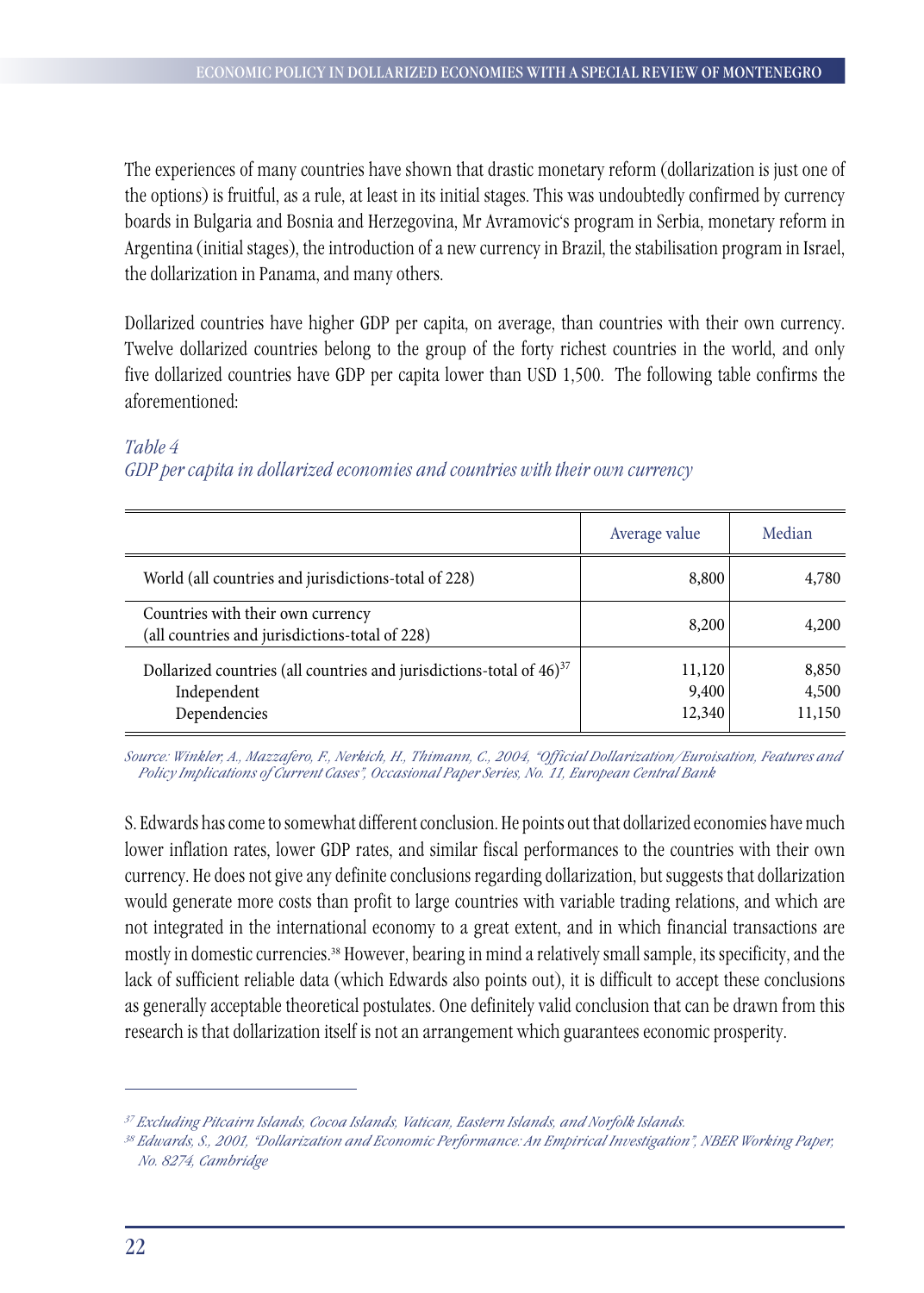In their joint paper S. Edwards and I. Magendozo show that dollarized countries, as a rule, have lower price increase rates than those they can be compared with, and which are not dollarized. On the other hand, they came to the conclusion that the countries that had substituted their currencies had lower rates of economic growth than comparative countries that had not done so. This can be explained by the inability of these countries to adjust to external disturbances, such as costs of capital and trade flows.<sup>39</sup>

Some dollarized economies have relatively bad economic performances. This can be explained primarily by the fact that this group of countries have opted for dollarization after deep recessions, hyperinflation episodes, macroeconomic instability, and so on. Therefore, it is unreasonable to expect that dollarization itself can lead to an accelerated economic growth. It can create only one of the necessary prerequisites – stable economic conditions.

Most dollarized countries have problems with their balance of payments. According to the European Central Bank, of 50 countries with the highest foreign trade deficit, 25 are dollarized countries.40 This is not a surprising conclusion since foreign exchange rate policy cannot be used to reduce imports, and a foreign convertible currency to be used to reduce transaction costs and cheapens imports.

Backe and Wojcik believe that unilateral euroisation may encourage economic growth, but this kind of growth is not sustainable either in the medium or in the long term. Their conclusion is that unilateral euroisation is not a magical formula that would speed up of increasing GDP per capita of EU accession countries to that of the average GDP of the EU.<sup>41</sup>

With the introduction of dollarization, some countries abolished central banks believing that the loss of the issue function eliminates the need for their further existence. This solution proved very poor in some countries since an efficient bank supervision system was lost, although it is possible to establish specialised agencies.<sup>42</sup>

As a rule, dollarized countries receive substantial revenue from tourism. On the list of first fifteen tourism countries (for the number of tourist nights as a percentage of the total number of citizens), ten of them are dollarized countries.43 This data might appear insignificant at first sight, but it is very important bearing

*<sup>39</sup> S., Edwards and I. Magendozo, "Dollarization, Inflation and Growth", NBER Working Paper No. 8671, December 2001.* 

*<sup>40</sup> Winkler, A., Mazzafero, F., Nerkich, H., Thimann, C., 2004, "Official Dollarisation/Euroisation: Motives, Features and Policy Implications in Current Cases", Occasional Paper Series, No. 11, European Central Bank.*

*<sup>41</sup> Backe, P. and Wojcik, C., 2002, "Unilateral Euroisation: a Suitable Road Towards Joining the Euro Are for Central and Eastern European EU Accession Countries?"*

*<sup>42</sup> Bergsten, F., 1999, Alternative Exchange Rate Systems and reform of International Financial Architecture", Testimony before the Committee on Banking and Financial Services, United States House of Representatives.*

*<sup>43</sup> Winkler, A., Mazzafero, F., Nerkich, H., Thimann, C., 2004, "Official Dollarisation/Euroisation: Motives, Features and Policy Implications in Current Cases", Occasional Paper Series, No. 11, European Central Bank.*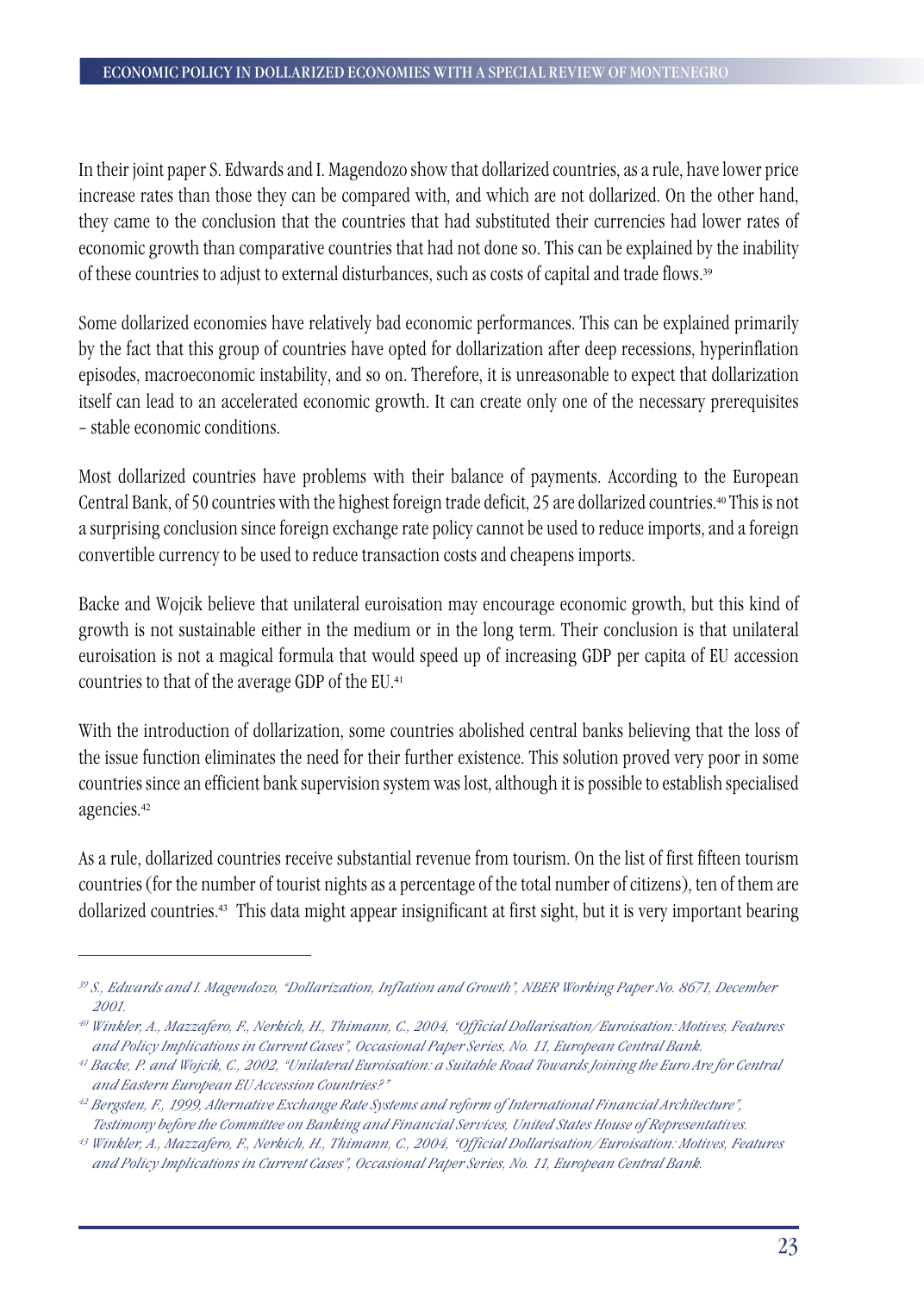in mind that most of dollarized countries run substantial deficits in their foreign trade balances, so that tourism is a very important source of income which practically prevents outflows of currency.

Research conducted by Mazzafero shows that the acceptance of dollarization increases the probability of receiving foreign assistance (grants) from the country whose currency is in use. By analysing grants given by the 7 most developed countries in the period 1981 – 2000, he has discovered that of 179 developing countries that received foreign grants, only 65 countries received more than 20% of their total grants from one country. Of these 65 countries, 32 received grants from the country whose currency they use.<sup>44</sup>

The experience of most Latin American economies has revealed that dollarization is connected to the hysteresis effect, that is, the situation when in inflationary conditions a part of the national currency is substituted by the foreign currency, and after inflation the foreign currency is not crowded out and the national currency does not regain primacy.45 One of the reasons may be that once adjustment costs have been paid and business activities adjust to this monetary system, economics entities are not ready to pay for any readjustment to the system that is likely to experience a new crisis.<sup>46</sup>

Exit strategies for official dollarization are rather rare. They were often the result of a struggle for independence in the distant past, and the only example in modern history is Liberia where dollarization occurred due to the reduction of money in circulation, civil war, and the high fiscal deficit. As there is no empirical evidence, it is difficult to forecast what would happen to the economic performance of a country that opted for this strategy. Dedollarizations in unofficially dollarized countries have occurred more often. Whether it was voluntary (e.g. much higher interest rates for domestic currency deposits) or forced (Bolivia, Mexico, Peru and other countries have conducted forced conversion of foreign currency deposits), dedollarization has caused adverse consequences, as a rule.<sup>47</sup>

*<sup>44</sup> Rose, A. K., 2000, "One Money, One Market: the Effects of Common Currencies on Trade", Economic Policy, vol. 15 (30)* 

*<sup>45</sup> Gomis-Porqueras, P., Serrano, C., Somuano, A., "Currency Substitution in Latin America: Lessons from 1990s", World Bank, 1997*

*<sup>46</sup> George M. von Furstenberg, 2000, "Dollarization: Needed Monetary Reconditioning or Expropriation, http:/php. indiana.edu/~vonfurst/G89916.pdf.*

*<sup>47</sup> For more details see Calvo, G. and Carlos, V., 1992, "Currencyt Substitutions*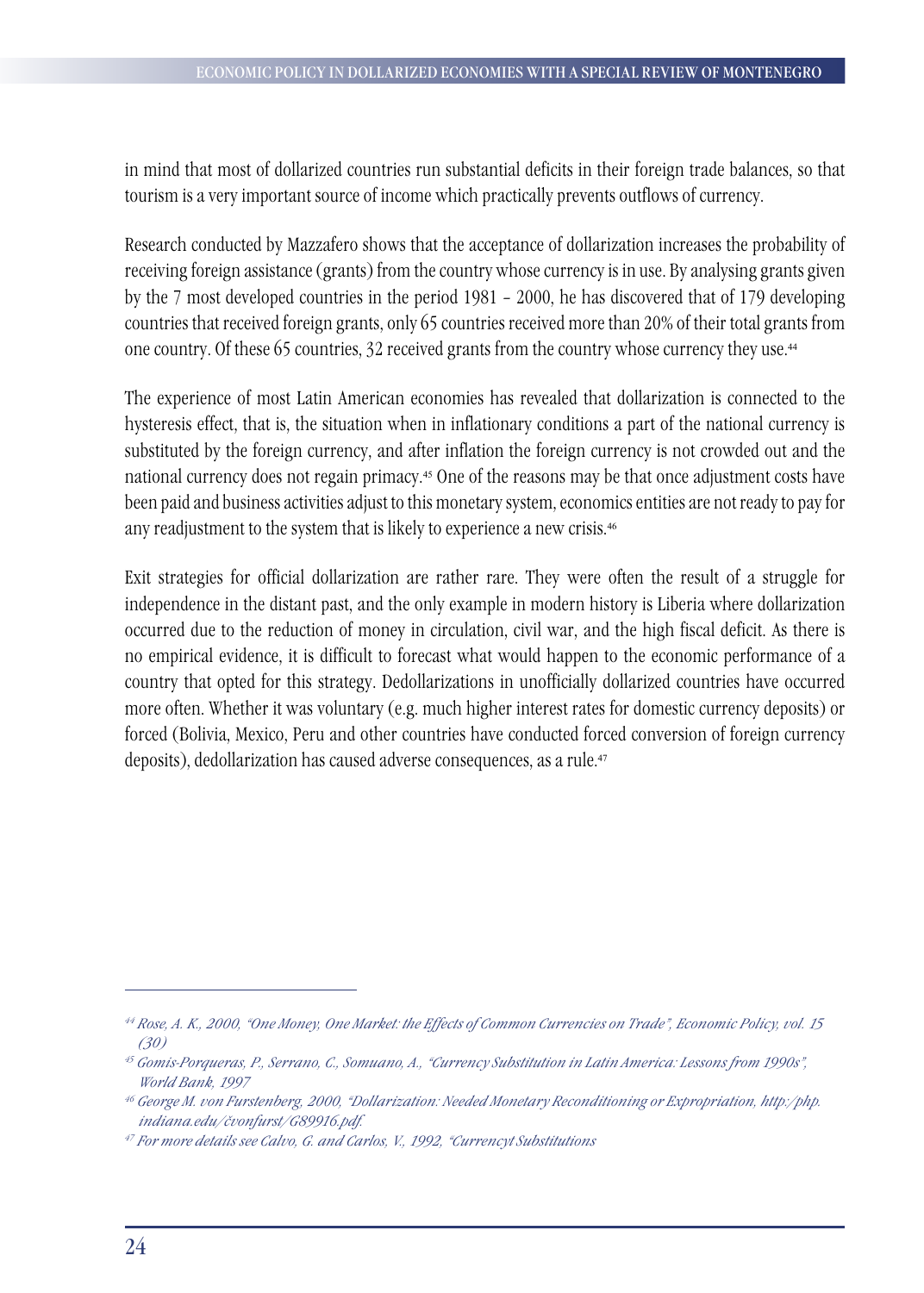## 4. The History of the Monetary System in Montenegro<sup>48</sup>

### *4.1. Monetary Development in the period 1945 – 1991*

The financial system in SFRY was dual and consisted of the central monetary institution – the National Bank of Yugoslavia (NBY), which was the core of the system, with six national banks of the member republics, and two national banks in autonomous provinces. Commercial banks existed in the form of primary banks, specialized financial institutions, post office savings banks, saving and credit cooperatives, and the so-called internal banks that were financial services to large enterprises with limited financial autonomy. The Social Bookkeeping Department (SDK), as an "independent" state agency, provided financial control of all enterprises, and simultaneously functioned as the state treasury and auditor.

With the new Constitution in 1974 the member republics obtained more rights and responsibilities in decision making on financial and economic issues.<sup>49</sup> Decentralization left deep scars on political, social, and especially economic life of the former SFRY. By leading more and more independent economic policies and monetary system penetrations, the member republics disabled the uniform and consistent conducting of monetary policy at the federal level. Accumulated foreign debts, bad use of foreign credits and their bureaucratic allocation (the same as with domestic sources of income) resulted in periodical devaluations and foreign exchange fluctuation losses, i.e. the accumulation of losses in the National Bank of Yugoslavia. To wit, the NBY conducted a policy of taking over the exchange rate risk from the banking system, which was socially owned, and mostly from the enterprises it was crediting (these were also socially owned, and not privately owned enterprises). The second most important characteristic of the banking system was direct allocation of loans instead of profitable allocations, with the policy of soft budgetary limitation for all socially owned banks and enterprises, at the same time. Wrongly allocated loans led many banks to illiquidity and insolvency crises, and the economy was directed towards mutual lending. With the lack of banking loans, this lending led to an increase in mutual indebtedness and the illiquidity of enterprises. Another important characteristic of the monetary system was such currency hedging where the NBY took over the currency risk from the banking system which was not profit motivated, but non-economically oriented. This system resulted in the accumulation of huge foreign exchange losses which in 1987 amounted to 70% of the total liabilities of the republic national banks, i.e. some 24% of GDP.

*<sup>48</sup> The analysis of the monetary system in Montenegro before dollarization was mainly based on the work of Bogetic, Z. and Hanke S., 1999, "Projekat valutnog odbora za Crnu Goru – Crnogorska marka", Radio Anetena M and* 

*<sup>49</sup> Decentralisation of the financial sector was formalized in 1972 with the reform of the NBYinto the system similar to the American Federal Reserve System (FED) so that republic national banks had some independence in creating instruments of monetary policy on the republic level.*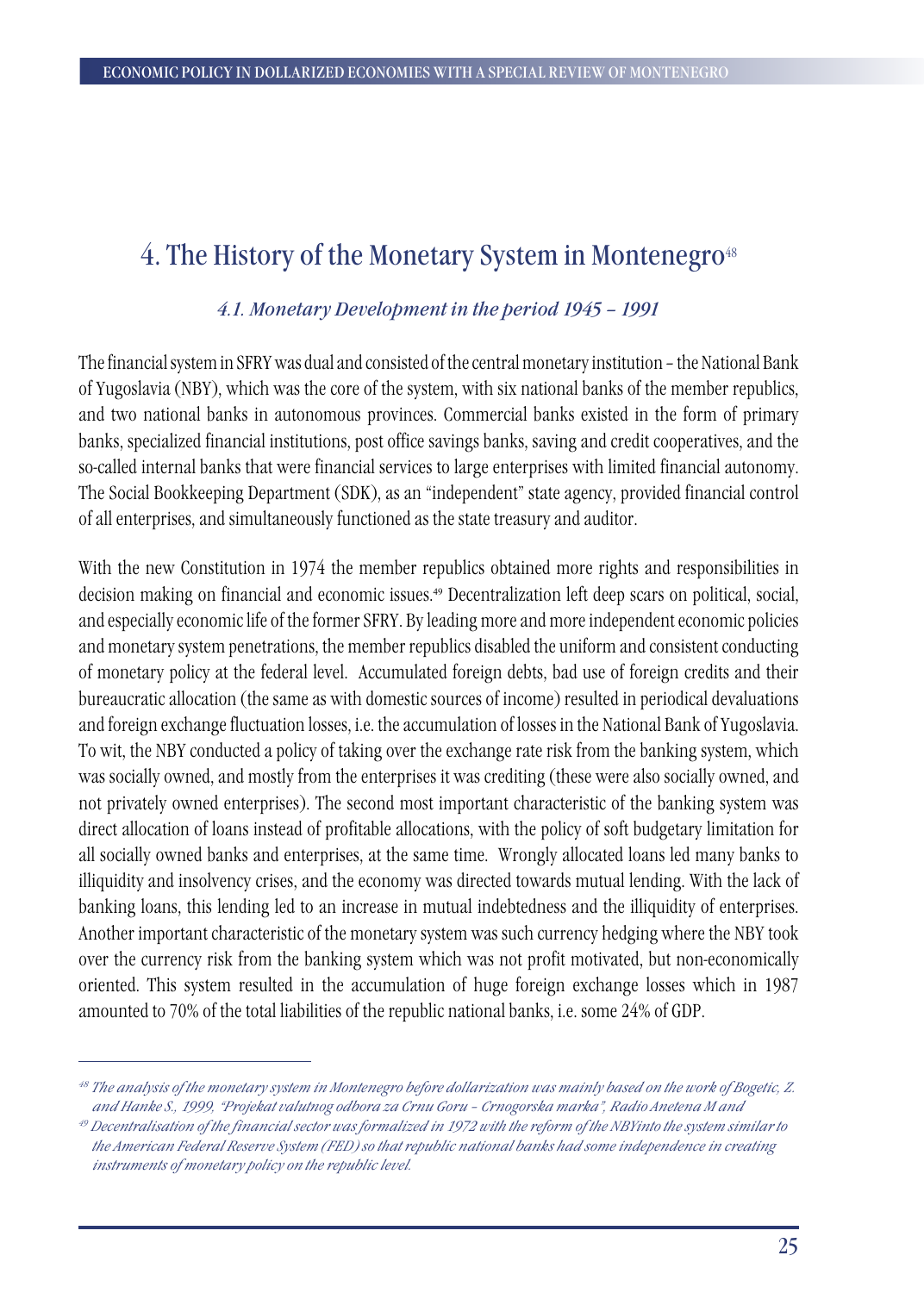The main characteristics of the financial system in the 1970s and the 1980s were high inflation, growing quasi-fiscal deficit financed by the NBY, a soft currency, and a growing problem of illiquidity and insolvency of banks. Besides inflation, this system generated periodical devaluations, which led to the redistribution of wealth and income from Dinar assets owners to the owners of net Dinar debts and foreign currencies (privileged socially owned enterprises and individuals). So, the average annual inflation in the twentyyear period from 1971 to 1991 amounted to 76%, which put the SFRY third from last in a group of 108 countries (only Zaire and Brazil were behind it). High inflation, which induced the fall in effective interest rates (which were usually negative), and frequent devaluations led to a decline in citizens' confidence in the national currency. Consequently, this resulted in the fall in Dinar deposit by citizens as hard currency deposits replaced them, usually in German Marks and rarely in US Dollars. That way the former SFRY also became an unofficially dollarized country.

The reduction of banks' foreign exchange reserves caused the reduction of the NBY's foreign exchange reserves as well, resulting in the further devaluation of the national currency, which brought additional insecurity to every day life. At the same time, from the early 1960s there was a slowdown in economic growth, so that in the period 1980 – 1985 the average annual GDP growth rate amounted to 0.6%50. This slowdown occurred simultaneously with the increase in foreign indebtedness and the irrational use of foreign loans. This period was also characterized by growing unemployment (in the period 1952 – 1985 the average annual unemployment rate amounted to 10.3%51), which resulted in a large outflow of the labour force to foreign countries.

The aforementioned situation eventually led to hyperinflation of 2,040% in 1989. As the reaction to this worrying situation, the Federal Government of that time, supported by the IMF, introduced a detailed stabilization program in order to reduce the inflation. Thus, on 18 December 1989 the Dinar was pegged to the (West German) Mark in a ratio of 7:1, which enabled the partial convertibility of the Dinar as of 1 January 1990. In order to make this pegged exchange rate possible it was necessary to increase interest rates on loans with commercial banks to 40% p.a. (in West Germany they amounted to 3% to 4%). However, the maintenance of a fixed exchange rate, even temporarily, and the conduct of an autonomous monetary policy was practically possible only in the short term. So, the reduction in inflation was successful until June 1990, but the annual inflation rate that year still amounted to 300%, which was 100 times more than in Germany. As the result, the real effective exchange rate of the Dinar grew by 85%, which caused a fall in exports and real GDP by 7.6%. Foreign exchange reserves grew from less than USD 6 billion in December 1989 to USD 10 billion in August 1990. However, they soon drastically fell instigated by the growth in expenditure, both investment and personal, which was primarily created by the disproportionate and unsustainable increase in salaries that was one of the severest systematic problems of the self-governing

*<sup>50</sup> Statistical Yearbook of SFRY for 1987, the Federal Statistics Bureau.*

*<sup>51</sup> Federal Statistics Bureau (1986), Yugoslavia: 1945-85, Statistical Review, Belgrade*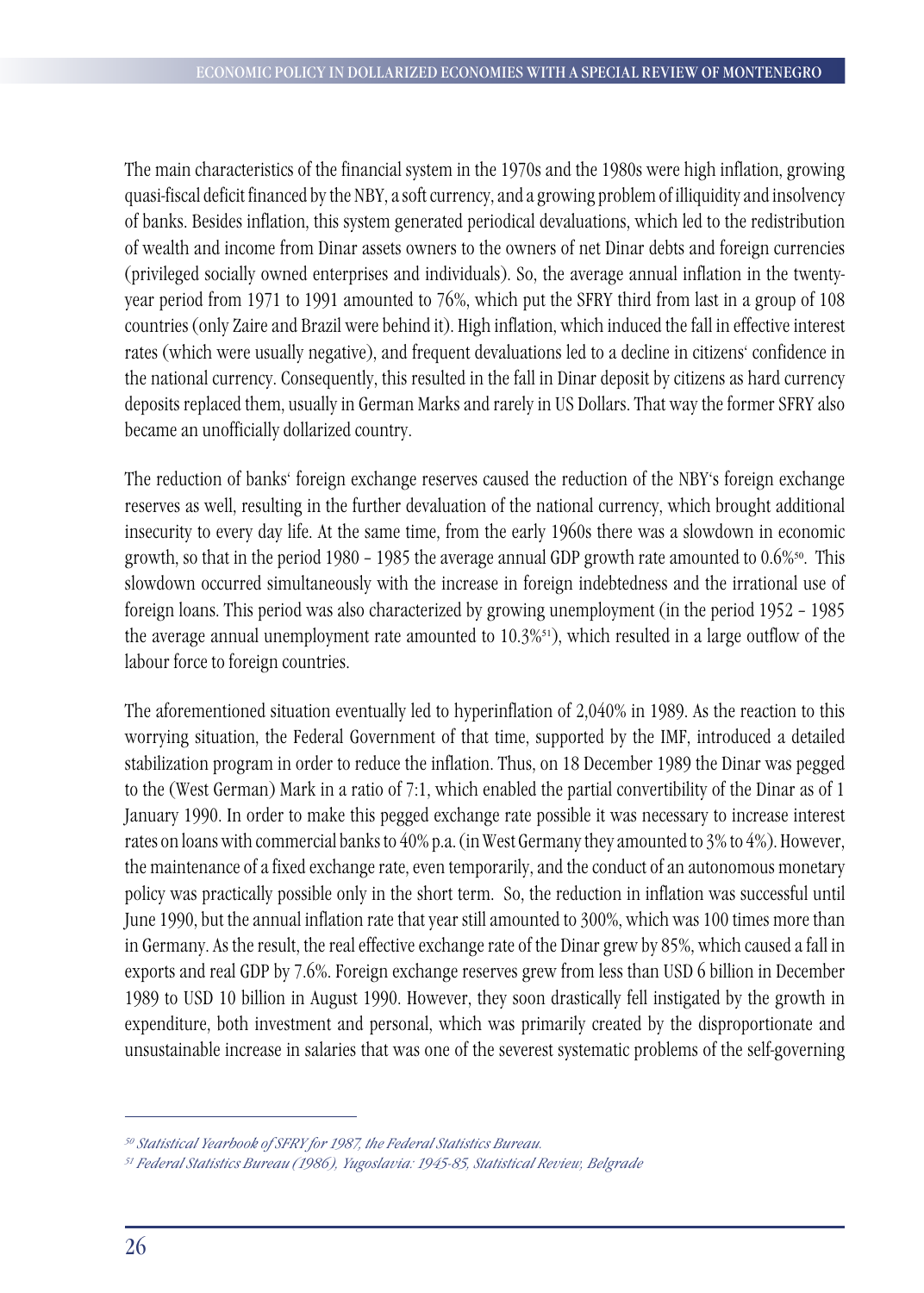economic system of that time. The increase in subsidized loans, which the NBY had to grant to certain enterprises and banks, significantly contributed to the failure of this stabilization program. At the same time, the necessary institutional changes were not conducted, and the NBY continued to take over foreign exchange losses from commercial banks and it was simultaneously exposed to the pressures and unsynchronised behaviour of the republics' national banks. Thus, by the end of 1990 foreign exchange reserves fell to the level existing before the stabilization program.

In order to prevent a further fall in the foreign exchange reserve, on 28 December 1990 the Government announced a devaluation of the Dinar to 9 Dinars for 1 German Mark. The same day, the Parliament of the Republic of Serbia illegally ordered commercial banks in the Republic to grant Dinar loans to certain enterprises in the Republic to the amount of 18.3 million Dinars (some USD 1.8 million at the time). This marked the beginning of the end of the NBY's credibility as a monetary institution, and the republics' national banks supported this by using reserve requirements and liquidity loans for drawing out foreign exchange reserves from the NBY. This process ended in April 1991 when the disintegration of SFRY occurred.

## *4.2. Monetary Situation in the Period 1992 to 1999*

After the disintegration of SFRY, two former member republics – Montenegro and Serbia formed the Federal Republic of Yugoslavia (FRY) on 28 April 1992. In the new country the monetary system was re-centralized, wherein the National Bank of Montenegro (NBM) lost its autonomy and became a regional office of the National Bank of Yugoslavia whose main office was in Belgrade. Thus, the National Bank of Montenegro was no longer governed by the Governor, who had been previously appointed by the Parliament or the Government of the Republic of Montenegro, but by the Director General who was appointed by the Governor of the NBY in Belgrade.

The new monetary system implied several more changes. The Social Bookkeeping Department (SDK) ceased to exist, and payment operations migrated to the Accounting and Payment Bureau (ZOP) which functioned as a part of the NBY. The payment system, as the "nervous system" of the financial system in FRY, consisted of several entities: NBY/ZOP, banks, the Post Office, and so on. At the same time, the NBY managed the giro accounts of these entities, i.e. the bearers of payment operations, and giro accounts of economic and other legal entities. The NBY performed the daily and periodical clearing of liabilities by accounts, managed accounts for money issue, deposits, and loans. The roles of banks and the Post Office were far less important (receiving payments and payments for private citizens' accounts, and similar operations for private citizens). A participant in payment operations (an enterprise, institutions and other legal entities, a private citizen) could have only one commercial account.

A high level of monetary and financial centralization was established, which was easy to be manipulated and which enabled unbelievable misuses due to the non-existence of any legal state and financial discipline,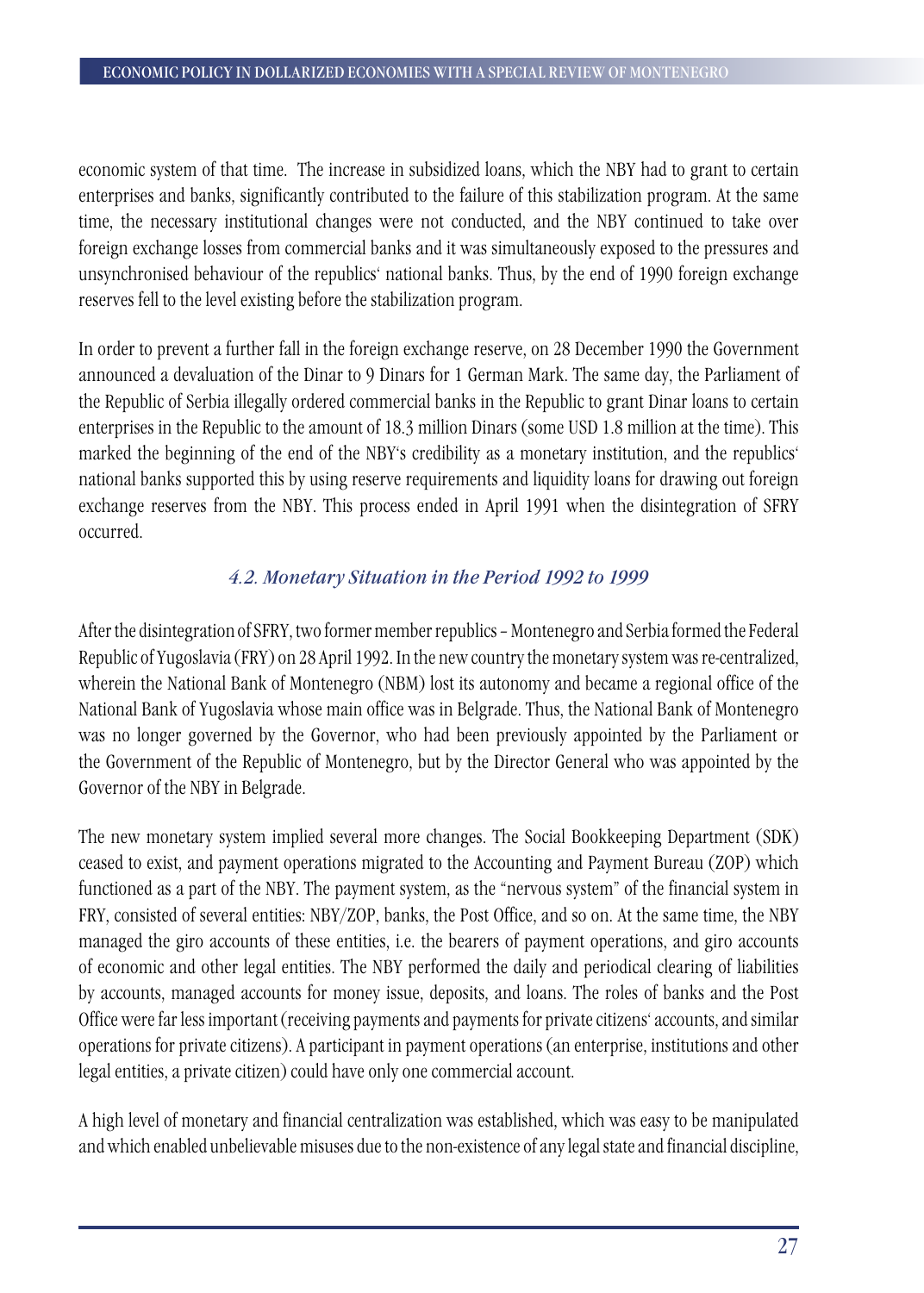and this resulted in hyperinflation in the period 1992 – 1994. Full responsibility for this fell on the NBY, as the center of monetary and financial discipline, Central SDK (there were also republic SDKs), and interest groups which were able to control them. Due to its position in the hierarchy and its economic (lack of) power, Montenegro was not able to match the NBY in the misuse of this centralized system.

In February 1992, after the crash of the common market and simultaneous outbreaks of war in two former Yugoslav republics, the monthly inflation rate in Serbia and Montenegro was 50%, reaching 100% in June the same year. This percent represents the general threshold that defines hyperinflation. At the end of 1993, inflation amounted to 3, 508, 091, 786, 746%, which represents the longest in duration, and the second highest hyperinflation rate in the world.

A huge bureaucratic apparatus of the former SFRY was supporting the increase in inflation, generated by printing money. Most of the apparatus stayed in Belgrade, but they did not show the slightest intention to deal with fiscal adjustments in the existing situation, although it was obvious that the war spreading in 1992 would not be short-lived.

War conditions were often the reasons for the loss of monetary and economic compass, which constantly speeded the race between prices, foreign exchange rate, and money (the same as in disintegration of Austro-Hungarian monarchy), so former SFRY was not an exception in this regard. The embargo that the United Nations imposed against SRY in May 1992 on almost all commercial transactions and expanded it to all commercial transactions (except for humanitarian aid) in April 1993, additionally deteriorated overall economic situation. At the same time, all SRY state subjects' foreign currencies and physical assets held abroad was frozen. This drastic limitation was effective until January 1994.

All the aforementioned reasons led to the fall in GDP per capita from USD 2,000 p.a. in 1991 to USD 1,000 in 1993. This is usual for countries experiencing hyperinflation, and in SRY it was also followed by high fiscal deficit which was constantly monetized thus directly "feeding" inflation. The growth in fiscal deficit induced the increase in expenses, especially for the army, taking care of refugees, and social security for the increasing number of workers losing their jobs during the embargo and due to the fall in production. The fall in economic activities also implied the reduction in tax base and tax income, which created another incentive for the growth in fiscal deficit. Thus, the level of tax income during 1993 fell to 1/6 of its value from 1991. The hyperinflation itself contributed to the fall in tax incomes – it would devalue them in the period from their calculation to their collection (Olivera –Tanzi effect).

During the hyperinflation, other types of "grey" money issue financed fiscal deficit, as well. Namely, although the NBY was the main creator of money supply by printing money, it is obvious that at one point it was no longer able to efficiently control the expansion of the monetary basis which was under a great influence of the republics' governments. The governments could do that exactly because of the existence of the pillars – the republic national bank, the SDK, commercial banks, and privileged enterprises. Thus grey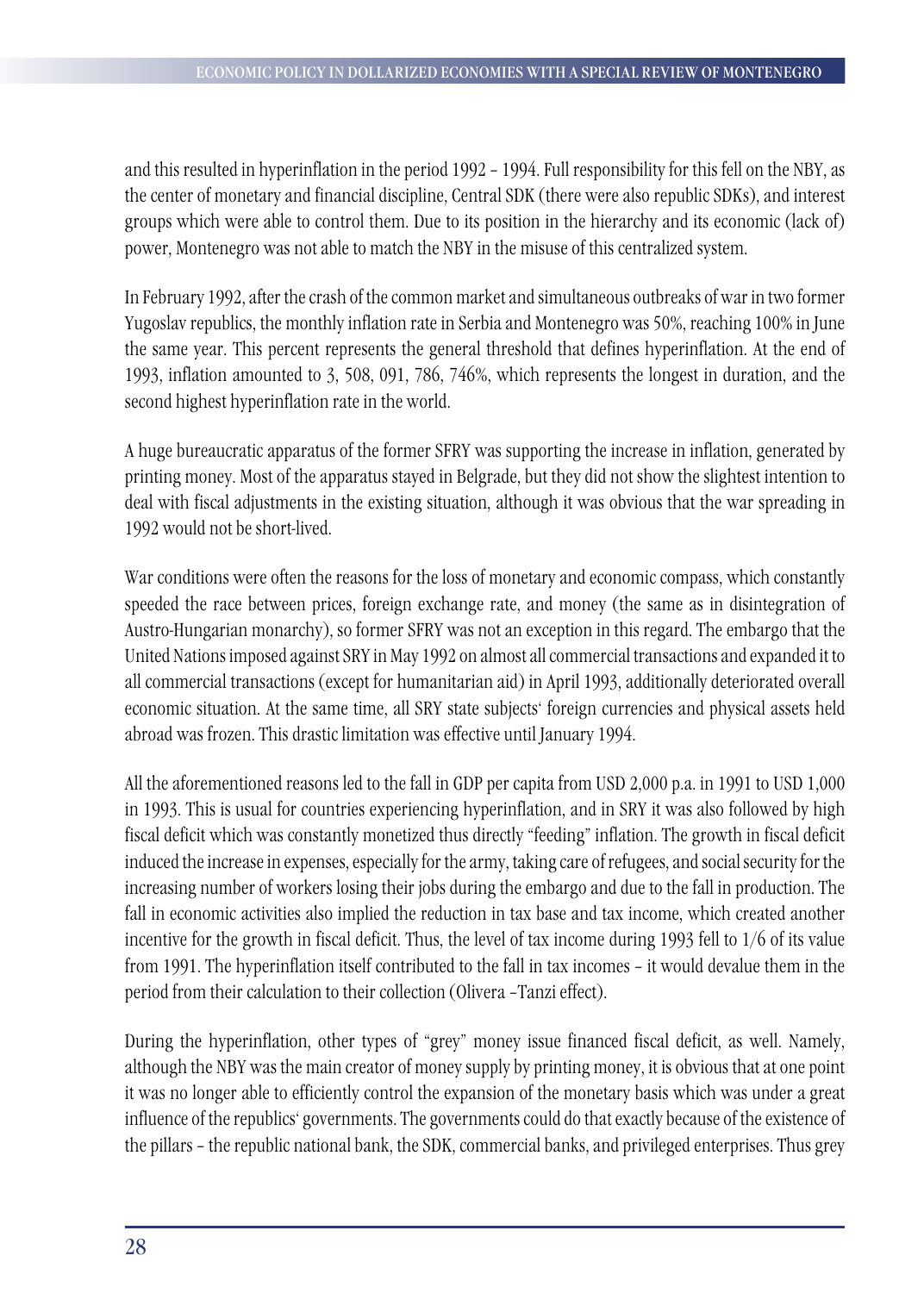money was created when a deposit account of a bank or an enterprise (which was formally under the SDK control and republics national banks) was illegally credited without counter-indebtedness on some other account. After some time, the difference between nominal deposits in the banking system and those in the NBY balances would be balanced by additional enormous printing of worthless Dinars, i.e. by NBY loans. The additional channel of grey issue was situated in widely spread negative balances in the accounts of state and parastatal organizations, individuals, and banks.

## *4.3. Stabilisation Program in 1994*

Burdened with harder and more chaotic situation in the economy, unsatisfied citizens who, besides the poverty, were affected by the war conditions and sanctions, the government conducted a monetary reform in January 1994 led by Mr Dragoslav Avramovic, a former employee of the World Bank in retirement, who became the Governor of the National Bank of Yugoslavia soon afterwards. This program introduced a "Super Dinar" pegged to the German Mark in a ratio of 1:1 and only a month after 15 zeros were taken off from the old Dinar. Although it was promoted that the program represented the leaning on a modified variant of currency board, this was only declarative. This de facto non-convertibility, the existence of foreign exchange controls, and a non-market use limitations of foreign currencies and foreign trade flows (only for the import of "essentially important goods") represented the key features of the "Super Dinar" system, inherited from the former system in essence. Additionally, the program did not impose institutional limits for issuing the new Dinar, which are the main request and the rule of the currency board.

The program itself failed in focusing on several key undertakings in economy. Instead of reducing fiscal expenditure, which was estimated as impossible in those conditions, including salaries and social security from the budget, the program introduced a tax reform which was characterized by some unpopular measures, such as lump sum, fixed corporation taxes differentiated by sectors and enterprises. Moreover, a tax on trips to abroad, payable in German Marks, was introduced.

At the same time, although they were finally relieved of the destructive hyperinflation, the prices fell, and they accepted the Dinar for some small payments, the citizens never trusted the program entirely. Therefore, all larger transactions remained in foreign currency, usually the German Mark that continued to be the citizens' savings currency. Thus, after a short increase in Dinar deposits of few months only, they fell again. One of the reasons was the lack of aspiration and initiative by the government to deal with the frozen foreign currency deposits, as well as with the new ones and the deposits that the citizens had lost in the period of hyperinflation.

As the implementation of the program continued, the NBY lowered interest rates to 9% and maintained them at that level until July 1994, using them in way as previous monetary authorities – as a support for agriculture. However, banks soon started to compensate for the lost interest by introducing special fees on financial services, demanding high collateral for loans and, finally, by setting higher interest rates than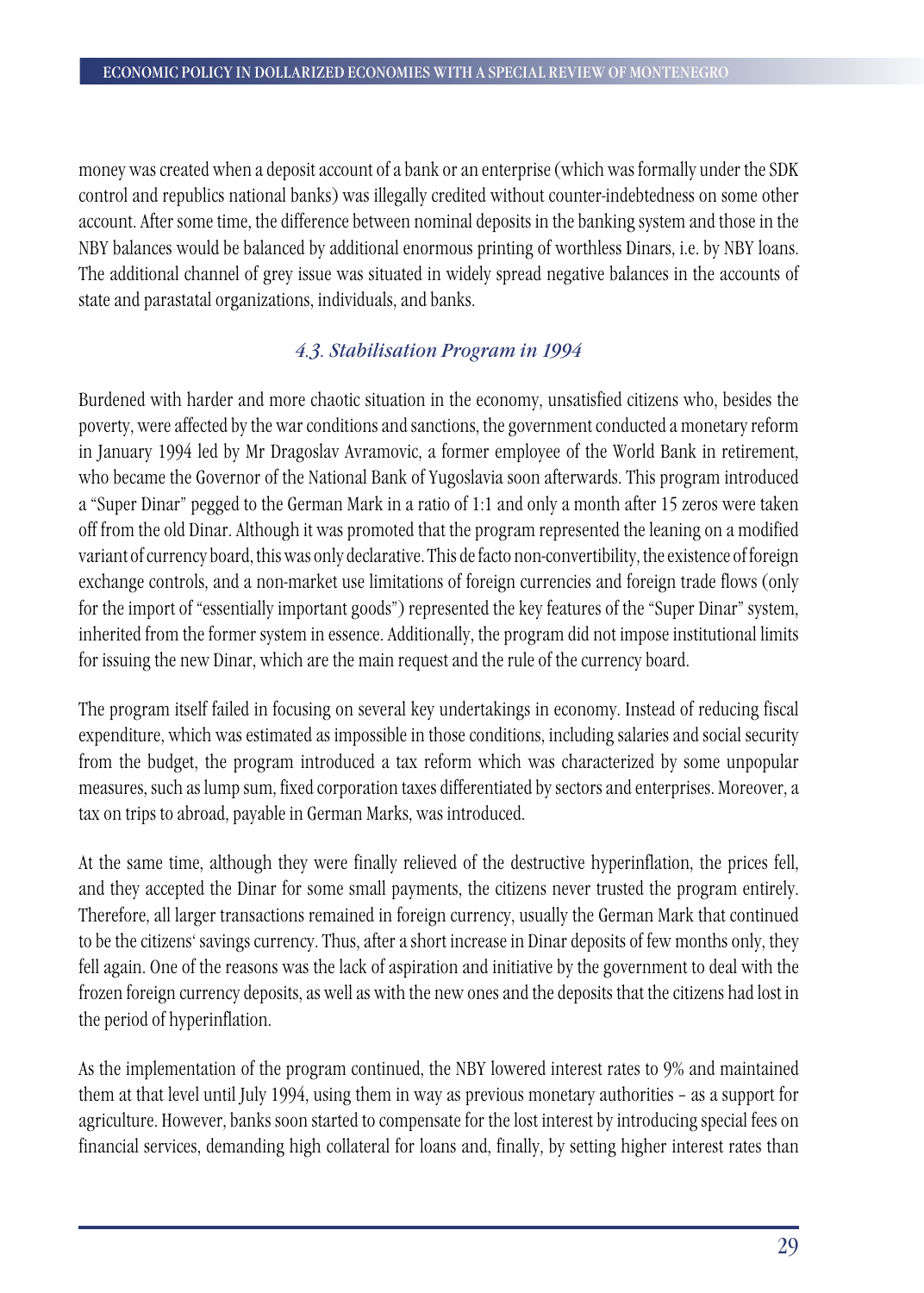those previously agreed with the NBY. In spite of large fines, the banks soon started paying unofficial premiums of 15%-20% on the Dinar to the German Mark exchange rate thus indicating a devaluation of the Dinar in the near future. It happened on 26 November 1994 – the Dinar depreciated by 62.6% in comparison with the US Dollar, and then again by 57.9% on 1 April 1998. In October 1999, the Dinar was two and a half times weaker in the black market than its official value of 6 Dinars for 1 German Mark (DEM 1 = DIN 15). This was a clear signal to the Montenegrin government to start working on monetary independence. A continuation of this agony did not only mean the impoverishment of the state and its citizens, but it also would become a more and more serious political problem.

### *4.4. The Introduction of Dollarization in Montenegro*

At the beginning of 1999 the Montenegrin government started looking for a way to establish monetary independence for Montenegro. Starting from the practice of several years of both citizens and the business sector to perform transactions in and save in German Marks, the Montenegrin government chose a dollarization model with the German Mark as the local national currency.52 Instead of the Dinar, the world's worst currency at the time, as estimated by S. Hanke<sup>53</sup>, Montenegro introduced a parallel currency system – one in which the German Mark was made the legal tender and allowed to freely float alongside Montenegro's other legal money, the Dinar (2 November 1999). The entire process was conducted swiftly and without the support and guidance of the IMF. At the time when the German Mark was introduced as the means of payment, the government was operating with a fiscal deficit of about 20% of GDP.54 As of January 2001 the German Mark (DEM) became the only legal tender, and since June 2002 the official means of payment has become the Euro.

The Monetary Council<sup>55</sup> ran the National Bank of Montenegro of that time from the moment the German Mark was adopted until the establishment of the Central Bank of Montenegro. Until the establishment of the central bank, during 2000 and 2001, this body enacted numerous regulations and acts which enabled the German Mark to be fully accepted as the means of payment, accounting, and hoarding.

Montenegro also met all theoretical requirements for a successful implementation of dollarization. It was a small, highly open country with experience of hyperinflation in the past, with almost no seigniorage income, with a great contribution of foreign trade with the EU, and substantial flexibility in the labour force (a great number of people were employed outside Montenegro).

*<sup>52</sup> Regulation of the Use of the German Mark as the Means of Payment With a View to Protecting theEconomic Interests of Montenegro (Official Gazette of the RM, no. 41/99 and 22/00)*

*<sup>53</sup> Hanke, S., 2000, :The Beauty of a Parallel Currency", [www.cato.org/cgi-bin/scripts/printtech.cgi/dailys/01/14/](http://www.cato.org/cgi-bin/scripts/printtech.cgi/dailys/01/14/00/html) [00/html](http://www.cato.org/cgi-bin/scripts/printtech.cgi/dailys/01/14/00/html)*

*<sup>54</sup> Hanke, S., 2000, "Some Reflections on Monetary Institutions and Exchange Rate Regime". Tesimony before the International Financial Institutions Advisory Commission United States Congress.*

*<sup>55</sup> The Regulation on the Appointment of the Members of the Monetary Council (Official Gazette of RM, no. 41/99, 45/99 and 39/00)*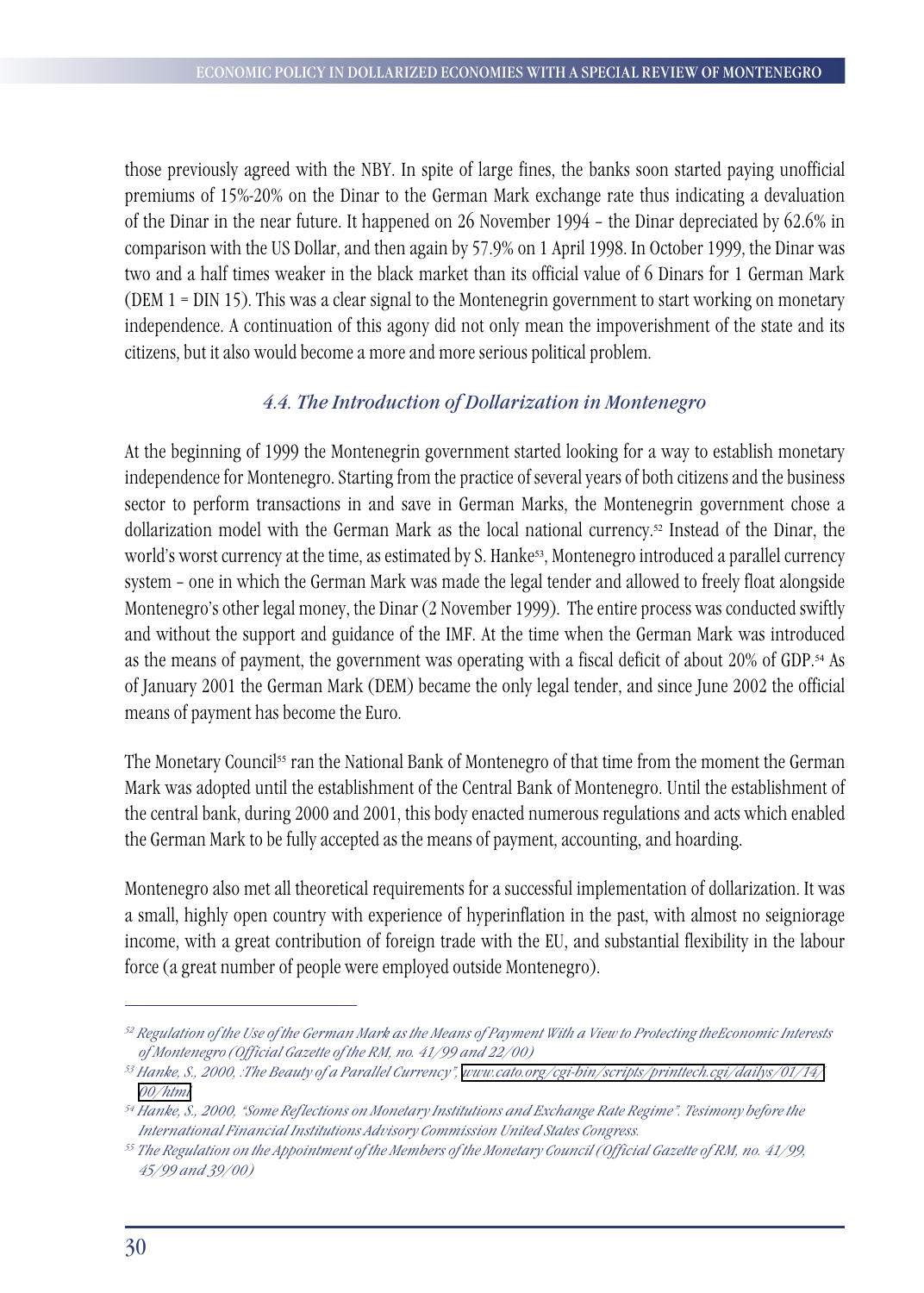The American emissary Mr Robert Gelbard, in his testimony before the United States Senate Foreign Relations Committee in 2000, described such a system and the policy of that time as the guiding light for the rest of the region.<sup>56</sup>

The introduction of dollarization, the situation in the monetary, financial and banking sectors of Montenegro began slowly but surely to show signs of increasing citizens' confidence in the new monetary regime. Modest at first, the increase in deposits soon became notable, and during 2003 loans, mostly shortterm ones, grew significantly. However, it should also be stressed that, at this time, long-term loans also recorded growth.





*Source: The Central Bank of Montenegro (data for deposits exclude frozen foreign currency deposits)*

The level of GDP has increased in the last few years, but cannot be evaluated as satisfactory yet.

Inflation is constantly decreasing, and after an inflation rate of 128% in 1999, inflation of 4.5% is anticipated this year.

Fiscal deficits have been reduced to a reasonable level, and since 20% of GDP in 1999, it has ranged from 8.6% to 6.9%. The balance of payments current account deficit has also been decreasing, as has foreign assistance.

*<sup>56</sup> Dajkovic, A., 2004, "A Model for the Balkans", [www.zmag.org/dajkovic.htm](http://www.zmag.org/dajkovic.htm)*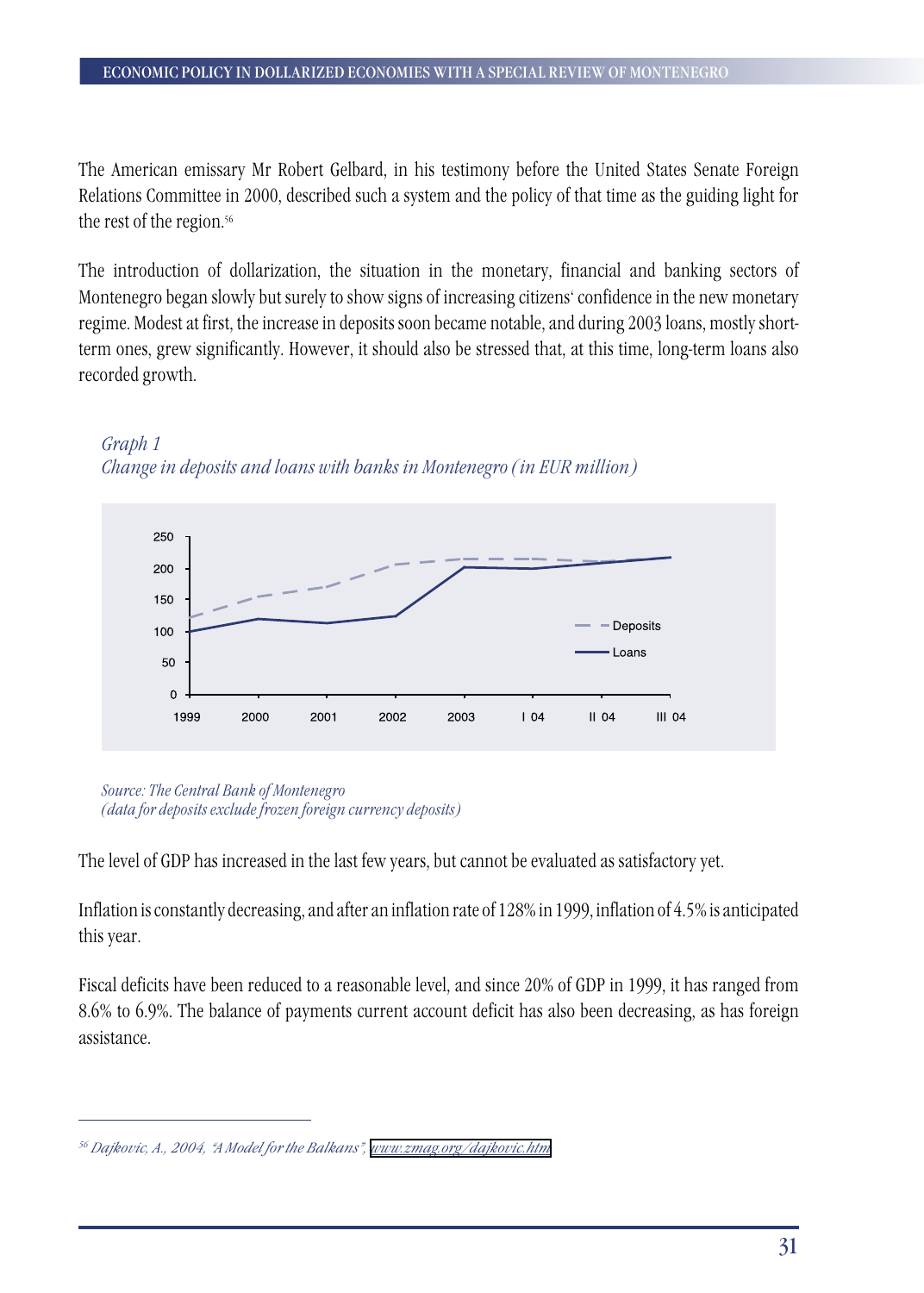## *Table 6 Current account deficit and foreign assistance (in USD million)*

|                             | 2001              | 2002       | 2003       |
|-----------------------------|-------------------|------------|------------|
| BoP current account balance | 175,017<br>$\sim$ | $-152,995$ | $-114,033$ |
| Foreign assistance          | 142,616           | 91,973     | 05,511     |

In Table 7 we present macroeconomic indicators in Montenegro and countries in the region which are at the same level of economic development. In assessing economic performance it should be taken into account that the transition process in Montenegro (and Serbia) started much later due to economicpolitical problems.

In the end, it is hard to conclude to what extent Euroisation has contributed to the improvement of Montenegro's macroeconomic performance since economic reforms, which significantly contributed to the economic growth, were conducted at the same time.

*Table 7*

*Comparative review of macroeconomic indicators of Montenegro and countries in the region in 2003*

| Country       | Inflation<br>rate | <b>GDP</b><br>growth<br>rate | GDP per capita<br>in USD | DFI per<br>capita<br>in USD mil. | BoP current<br>account<br>in % of GDP | Foreign debt/<br><b>GDP</b> | <b>GDP</b> level<br>$1989 = 100$ |
|---------------|-------------------|------------------------------|--------------------------|----------------------------------|---------------------------------------|-----------------------------|----------------------------------|
| Montenegro    | 6.7               | 2.5                          | 2300                     | 67.10                            | $-7.3$                                | $31.9*$                     | 79.5                             |
| Serbia        | 8.5               | $3^{**}$                     | 2300                     | 113.3                            | $-11.7$                               | 69.8                        | 65                               |
| <b>BiH</b>    | n.a.              | 3.5                          | 1376                     | 84.5                             | $-15.0$                               | 46.9                        | 54                               |
| FYR Macedonia | 1.5               | 3.0                          | 1886                     | 50                               | $-7.4$                                | 40.4                        | 76                               |
| Albania       | 3.5               | 6.0                          | 1565                     | 48.3                             | $-8.0$                                | 24.5                        | 121                              |
| Bulgaria      | 2.0               | 4.5                          | 1984                     | 115.3                            | $-4.9$                                | 70.3                        | 80                               |
| Romania       | 14.5              | 4.2                          | 2091                     | 62.2                             | $-4.7$                                | 33.2                        | 87                               |

*Source: EBRD, Transition Report, 2003 CBM statistics Federal Statistics Bureau \* preliminary data;* 

*\*\* estimate*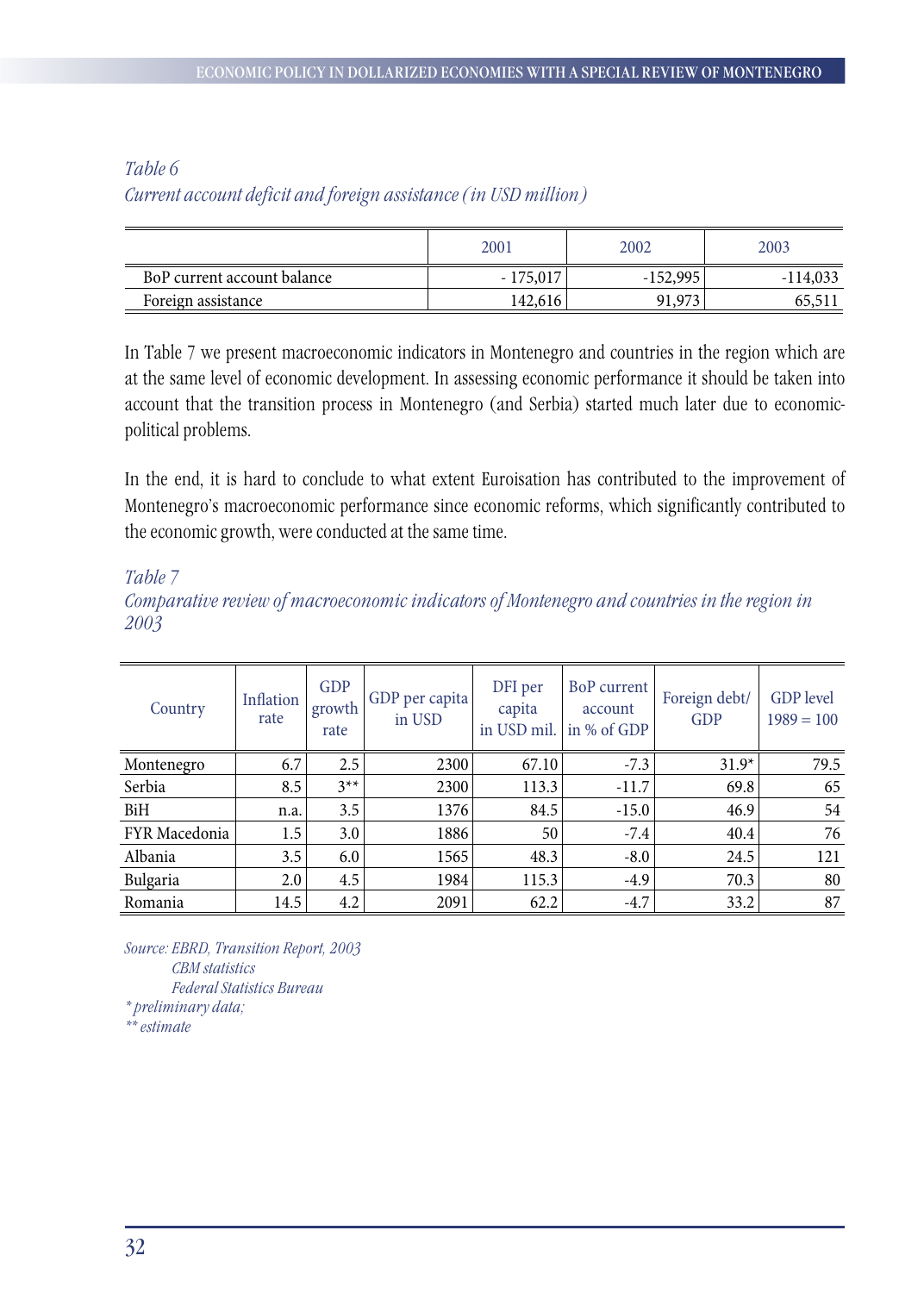## 5. Recommendations for the Economic Policy of Montenegro

The first question, that is, dilemma, is whether Montenegro should retain the Euro or introduce its own currency. There is no empirical evidence on the abandonment of dollarization in modern history, so there are no examples of other countries whose experiences could be used to draw some conclusions. The only example is Liberia, but it abolished dollarization during the whirlwind of a civil war and an extremely difficult economic situation. The fact that no country has opted for the abandonment of dollarization, although some of them have a dollarization history of more than one century, suggests that the prevailing opinion is that the abandonment of dollarization would be detrimental. We believe that there are many more arguments to support this hypothesis at this moment:

- Macroeconomic stability has just been established, and it is most likely that switching to another monetary regime would induce a deterioration of macroeconomic credibility;
- Theories of behaviour of individuals show that in a situation of uncertainty individuals resist change and try to retain current positions;
- The hyperinflation experience is still "vivid" and it is likely that in a situation of uncertainty, economic entities would try to protect their property by increasing prices;
- The experiences of unofficially dollarized countries has shown that the strong hysteresis effect would still be present after macroeconomic stability was established, which would probably happen to Montenegro. This means that a part of transactions would be in Euros, which would contribute to an increase in the grey economy and a reduction in fiscal income;
- The introduction of a domestic currency would be a bad signal for investors who prefer doing business in a hard currency;
- Except for the state, which would restore its foreign exchange reserves, the currency conversion would generate expenses for the currency conversion commissions for both citizens and the economy, and increase costs in software conversions, accountancy, and so on;
- In a situation of macroeconomic stability there are almost no examples of radical monetary reforms.

The Euroisation process creates stable and predictable business conditions, but it cannot be a substitute for economic reforms. In fact, a statement by Kurt Schuler, the German Minister of Economy, uttered three decades ago is truly valid: "Stability is not everything, but without stability, everything is nothing".57 A quality currency is a necessary, but not a wholly sufficient prerequisite for rapid economic development.

*<sup>57</sup> Cordeiro, J.L., 2002. "Different Monetary Systems: Costs and Benefits to Whom?", Centro de Deivulgacion del Conocimiento Economico, Caracas, Venezuela*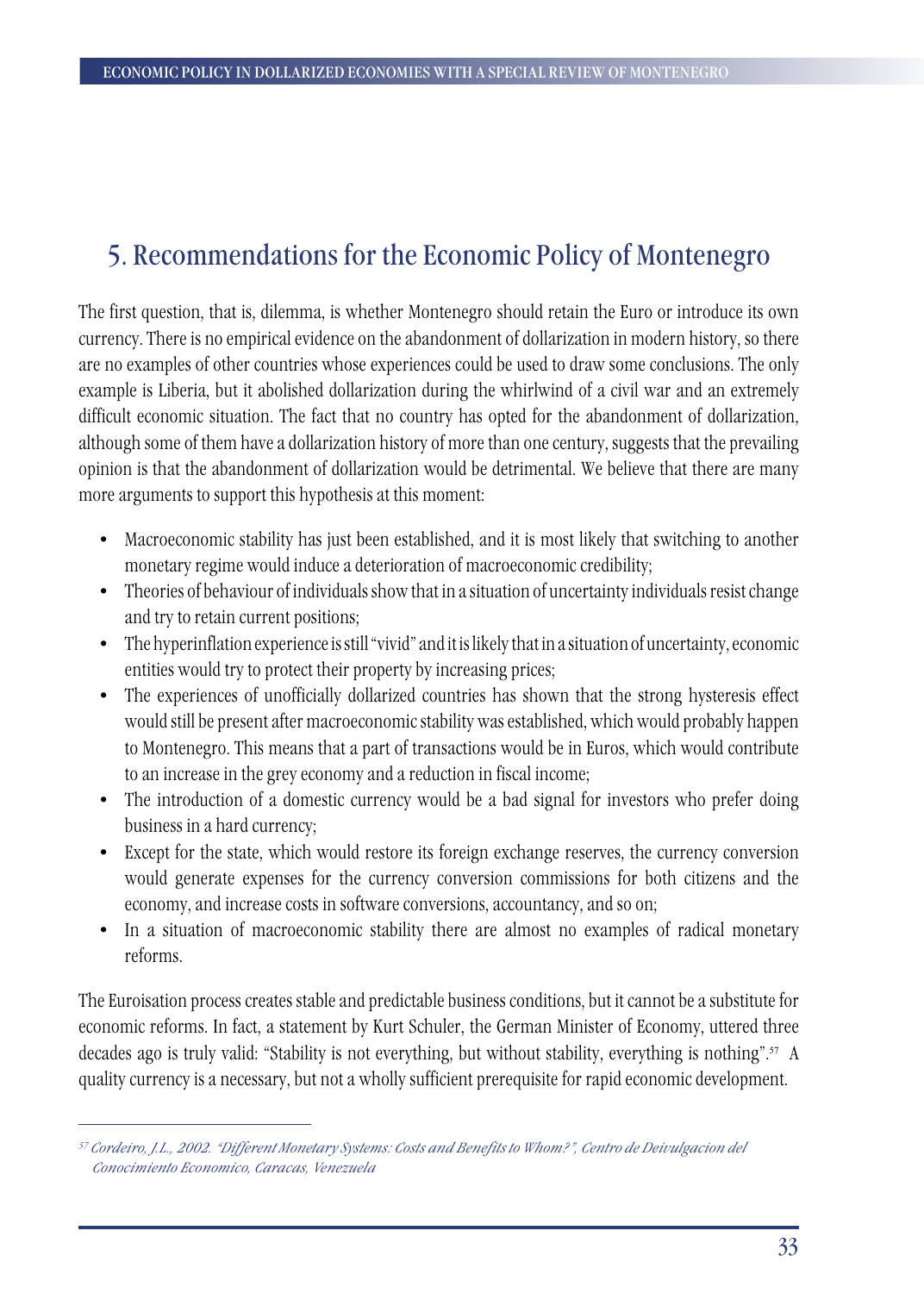### Box 3. The European Central Bank's Stance on Unilateral Euroisation of EU Accession Countries

The European Central Bank (ECB) holds the Euro area to be a multilateral currency zone of the EU member countries with clearly defined mutual responsibilities. With the establishment of the EMU, criteria were defined to be fulfilled by the member countries in order to enter the Euro area. That is why the ECB opposes unilateral Euroisation.58 The ECB standpoint is that unilateral Euroisation nullifies the economic justifications for the existence of the European Monetary Union, that is, the convergence process before accepting the Euro. This does not refer to small countries, such as Andorra, Monaco, and Vatican.

It should be stressed that at the moment when Montenegro accepted the German Mark as its currency the EMU did not yet exist. After its establishment, a logical step was the replacement of the German Mark with the Euro.

Jolly Dickson, the EU representative (Director of the European Commission Agency for Economic and Financial Operations), stated that the EU does not oppose o the Euro as the official currency in Montenegro, but he also added that the acceptance of the Euro as the national currency should not be the end of adjustments to European standards, and that the introduction of the European currency does not mean that this process would be completed successfully.<sup>59</sup>

The first step towards the implementation of dollarization would be the choice of currency. Bearing in mind that the most widespread currency in informal flows was the German Mark, and that most foreign trade was with European countries, then the selection of this currency can be considered to be correct.

A possible dilemma is whether the Central Bank is necessary bearing in mind that some dollarized countries abolished their central banks, as they no longer had the money issuing function. We believe that the Central Bank is essential, not only to control the banking system, but also to control cash flows, influence the liquidity of the banking sector (and indirectly of the entire economic system), and to influence the amount of money in circulation. The experiences of many dollarized countries that abolished their central banks have shown that banking crises in these countries are more frequent.

*<sup>58</sup> Winkler, A., Mazzafero, F., Nerkich, H., Thimann, C., 2004, "Official Dollarisation/Euroisation: Motives, Features and Policy Implications in Current Cases", Occasional Paper Series, No. 11, European Central Bank*

*<sup>59</sup> International Conference dedicated to the new European currency, 24 October 2001, the representative office of HVB bank in Belgrade*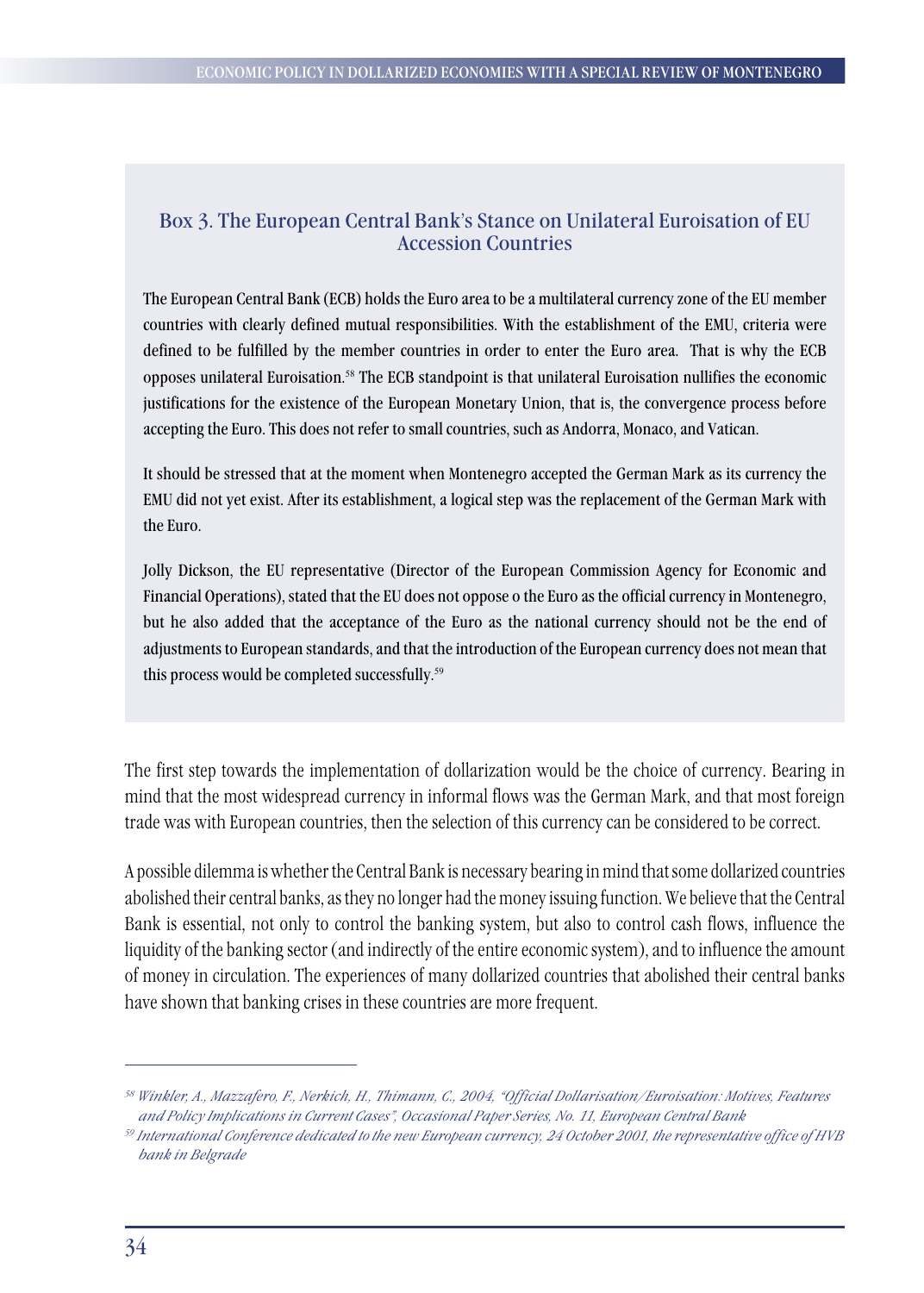Since the banking crises in these countries last longer, it is necessary to continue following policies of strict banking system supervision to international standards with a view to preventing crises since other instruments are limited. Basically, full dollarization reduces the currency risk, but not the risk of unfulfilled obligations.

After the introduction of dollarization, inflation in Montenegro did not automatically balance with that in Germany, i.e. the EU. This had been anticipated since dollarization leads to price equations only in the long term. The first years bring normal price growth since some prices tend to equalize with those of the country of primary issue.





#### *Source: Monstat*

A trend of a gradual convergence of the inflation rates in Montenegro to those in the EMU was present in the last two years and has continued in 2004 (compared to December 2003, inflation in the first five months of 2004 amounted to 1.6%). The greatest threat to the convergence process of the inflation rates may be an increase in the prices of non-tradable products and services due to the absence of domestic and foreign competition. The growth in these prices had a great effect on the last year's inflation rate. A faster increase in these prices may encourage an irrational allocation of resources thus sending the wrong signal to investors. In order to avoid this, it is essential to enact and implement new antitrust regulations.

If we compare the minimum and the maximum interest rates, we can conclude that interest rates are falling. This is not only the result of dollarization but also successfully implemented banking system reform. However, interest rates are still intolerably high because dollarization has eliminated only one of the risks, the currency risk, while according to the banks, other risks are still present – the country risk and the client risk. With a view to reducing interest rates numerous measures should be undertaken including the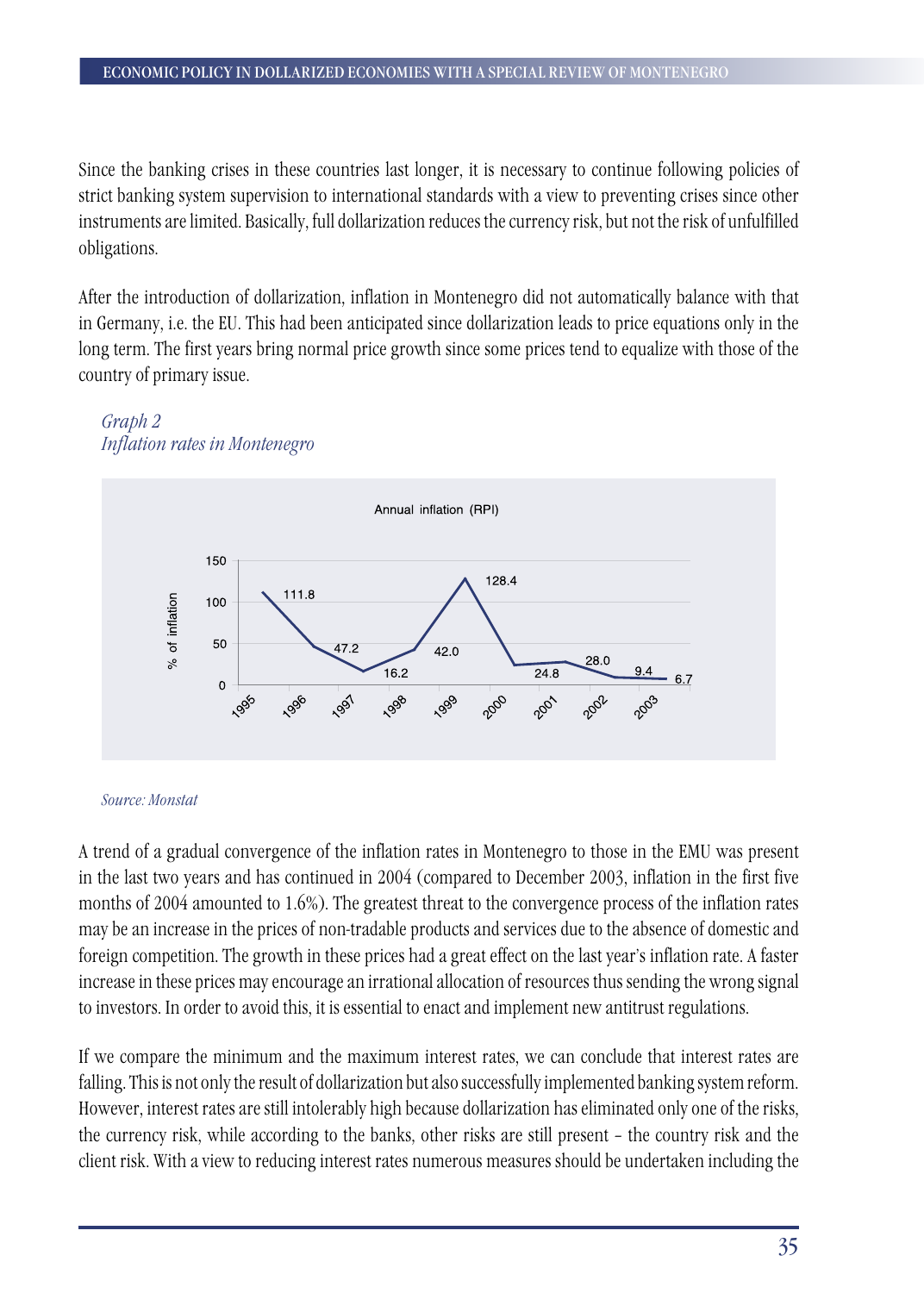following: activating the Agency for Deposit Protection, the more efficient working of the legal system in settling commercial disputes, an improvement in legal solutions regarding insurance for the collection of accounts receivable, a reduction in the inflation rate, the formation of a Guarantee Fund, state corporations to guarantee housing loans, and so on.

Without the possibility to print money, the only option to finance a deficit is through borrowing, mainly foreign, which additionally exerts negative influences on the economic situation. We can conclude that fiscal discipline is more a necessary prerequisite than a natural consequence of dollarization and other foreign exchange regimes. Therefore, it is essential for the Government to follow a policy of a balanced budget in the following years; otherwise, a direct consequence will be an increase in foreign borrowing and domestic interest rates.

The dilemma whether foreign exchange reserves are necessary should not exist. They can be somewhat lower in the case of the existence of a national currency since there is no longer the need to protect the foreign exchange rate, but the need for all the other functions of foreign exchange reserves remains.

Negotiations between Montenegro and the European Union on contributions to the issue premium would be very useful, however, it is unlikely that such negotiations would be fruitful at this moment. The right time to start negotiating will be when Montenegro becomes a member of the EU (this does not imply the future status of the State Union of Serbia and Montenegro), in order to prevent the introduction of ae national currency that would be converted to the Euro.<sup>60</sup>

The potential introduction of some national money in the form of coins to avoid their transportation costs (which has been done by some dollarized economies) would be counterproductive at this moment. There is too great a danger that the newly established credibility would be disturbed and for retailers and the economy to avoid using the domestic coins and to start increasing prices.

Like most dollarized countries, Montenegro has problems with its balance of payments, so it is necessary to undertake a number of measures to encourage exports. The most important would be: deregulation of foreign trade procedures, state assistance in gaining international quality standards, the establishment of the Agency for Crediting and Insurance of Export Transactions, granting subventions in line with WTO rules, and the protection of the domestic market.<sup>61</sup>

*<sup>60</sup> If the EU would reject an agreement with Montenegro on sharing the issue premium before access to the EMU, a rational policy would require the introduction of a national currency; otherwise, the loss of foreign exchange reserves would be equal to the money supply.*

*<sup>61</sup> These are protection measures implemented in all developed economies, such as the prevention of dumping, the prevention of importing non-certified products and products that do not meet quality standards, and so on.*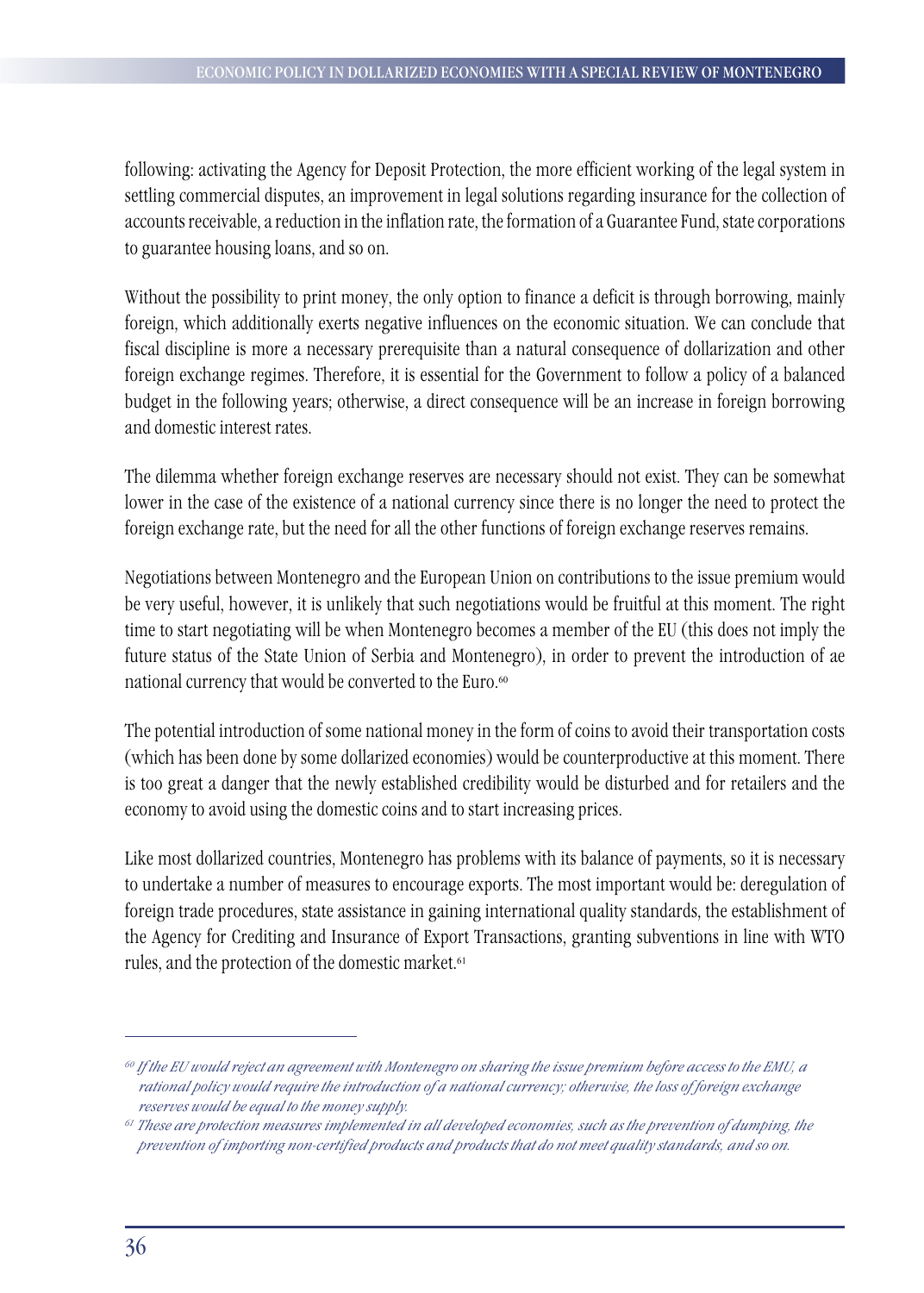In spite of euroisation, Montenegro still has a high country risk, which results in the low rating of Montenegro in international and economic circles, which additionally has repercussions on foreign investments, reforms, and overall transition. With a view to diminishing the country risk it is essential to undertake numerous measures: resolve the final status of the State Union; reach an internal political consensus on the continuation of reforms and internal political stability; accelerate the accession to international institutions in which Montenegro (the State Union) has not yet acceded, such as OECD, the World Trade Organization, the EU, the Partnership for Peace, and others; increase the efficiency of the legal system; accelerate the privatisation process and the restructuring of the economy, as well as all other reforms, and so on.

Finally, we may conclude that the euroisation in Montenegro has had an effect on the increase in stability and business predictability. However, euroisation itself cannot start economic growth, and it should not be a substitute for economic reforms. Therefore, the continuation and the acceleration of economic reforms is, in fact, the only possible solution.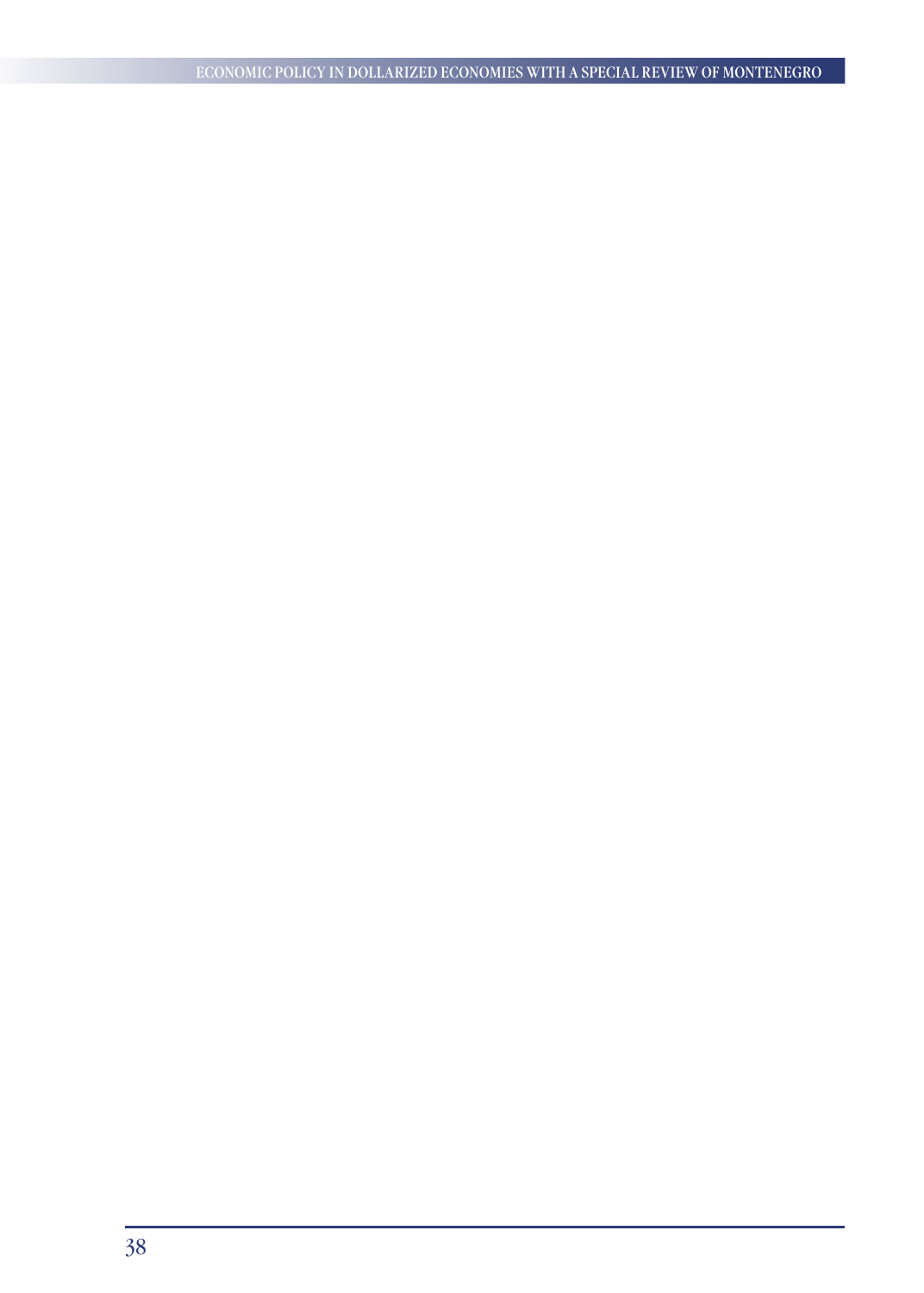## References

Aguado, S., 2000, "Transatlantic Perspectives on the Euro and the Dollar: Dollarization and other Issues", University of Alcala, Spain

Backe, P. and Wojcik C., 2002, "Unilateral Euroisation: a Suitable Road Towards Joining the Euro Area for Central and Eastern European EU Accession Countries?"

Balino, T. and others, 1999, "Monetary Policy in Dollarized Economies", Occasional Paper, no. 171, IMF

Baro, R., 1999, "Let the Dollar Reign from Seattle to Santiago", Wall Street Journal, 8 March 1999

Bergsten, F., 1999, "Alternative Exchange Rate Systems and Reform of International Financial Architecture", Testimony before the Committee on Banking and Financial Services, United States House of Representatives

Black Electorate, 2003, "Exclusive Interview with Economists Steve Hanke", [www.blackelectorate.com/](http://www.blackelectorate.com/print_article.asp?ID=146) [print\\_article.asp?ID=146](http://www.blackelectorate.com/print_article.asp?ID=146)

Bogetić, Ž., 2000, "Official Dollarization: Current Experiences and Issues", Cato Journal, vol. 20, no. 2, 2000

Bogetić, Ž. and Hanke S., 1999, »Projekat valutnog odbora za Crnu Goru – Crnogorska marka«, Radio Antena M i Mermont, Podgorica

Calvo G., 2000, "Testimony on Dollarization», Presented Before the Subcommittee on Domestic and Monetary Policy, Washington

Calvo, G. and Carlos, V., 1992, "Currency Substitution in Developing Countries", IMF Working Paper 92/ 40

CBM, 2004, "The Chief Economist's Annual Report for 2003", Podgorica

CBM, 2004, "The Chief Economist's Report – First Quarter of 2004", Podgorica

Cordeiro, J.L., 2002, "Different Monetary Systems: Costs and Benefits to Whom?", Centro de Divulgacion del Conocimiento Economico, Caracas, Venezuela

Dajković, A., 2004, "A Model for the Balkans", [www.zmag.org/dajkovic.htm](http://www.zmag.org/dajkovic.htm)

EBRD, 2003, «Transition Report 2003»

Edwards, S., 2001, "Dollarization and Economic Performance: An Empirical Investigation", NBER Working paper, no. 8274, Cambridge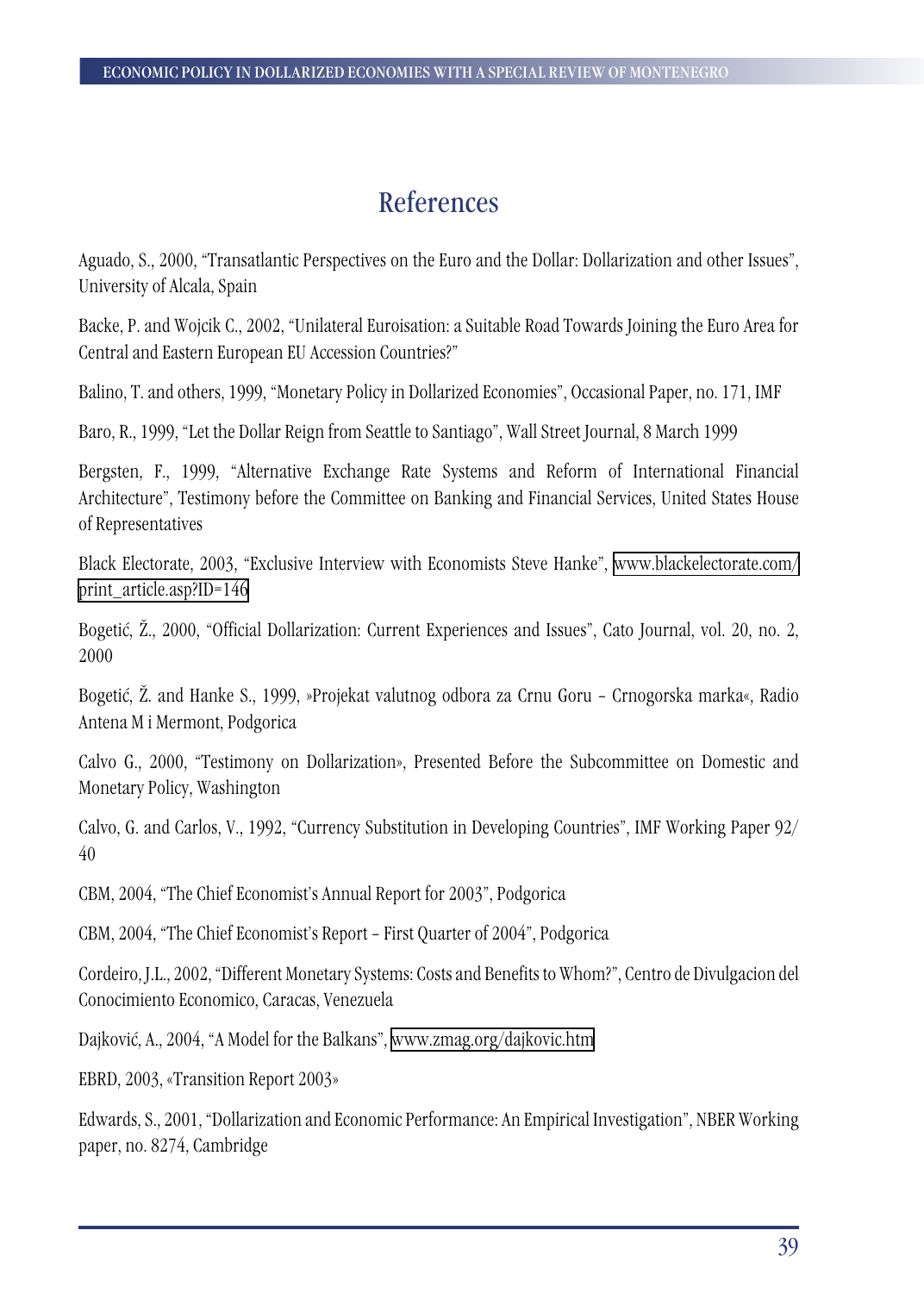Edwards, S., and Magendzo I., 2001, "Dollarization, Inflation and Growth", NBER Working paper, no. 8671, Cambridge

Furstenberg, G., 2000, "Dollarization: Needed Monetary Reconditioning or Expropriation", http://indiana. edu/čvonfurst/G89916.pdf

Freitas, M. L., 2004, "The Dynamics of Inflation and Currency Substitution in a Small Open Economy", Journal of International Money and Finance, 23 (2004)

Gianviti, F., 2002, "Use of Foreign Currency under the Fund′s Articles of Agreement", General Counsel, IMF

Goldfajn I. and Olivares G., 2000, »Is Adopting Full Dollarization the Solution? Looking at the Evidence" Departmento de Economia Puc – Rio, Texto para Discussao, no. 146

Gomis-Porquiras, P., Serrano, C., Somuano, A., 1997,"Currency Substitution in Latin America: Lessons from 1990s", World Bank

Gros, D., 2001, "The Euro for the Balkans", Conference "When is a National Currency Luxury", LSE and WIIW, London

Hanke, S., 2000, "Some Reflections on Monetary Institutions and Exchange-Rate Regimes", Testimony before the International Financial Institutions Advisory Commission United States Congress

Hanke, S., 2000, "The Beauty of a Parallel Currency", CATO Institute, [www.cato.org/cgi/bin/scripts/](http://www.cato.org/cgi/bin/scripts/printtech.cgi./dailys/01-14-00.html) [printtech.cgi./dailys/01-14-00.html](http://www.cato.org/cgi/bin/scripts/printtech.cgi./dailys/01-14-00.html)

Goldstein, M., 2002, "Managed Floating Plus", Institute for International Economics.

Mann, C., 1999, "Dollarization as Diet", Institute for International Economics, [www.iie.com/publications/](http://www.iie.com/publications/papers/mann0499.htm) [papers/mann0499.htm](http://www.iie.com/publications/papers/mann0499.htm)

Mazzaferro F., Thimann C. and Winkler A., 2002, "Stabilisation and Integration Views of Euroisation/ Dollarisation Regimes: A Review of Some Specific Features", The Eighth Dubrovnik Conference "Monetary Policy and Currency Substitution in the Emerging Markets", organized by the Croatian National Bank

Meyer, S., 2000, "Dollarization: an Introduction", Presentation for the Friends of Global Interdependence Center.

Monstat, «Saopštenja o kretanju stope inflacije», različiti brojevi.

Ostojić, D. 2003, "Dolarizacija, Preduzetnička ekonomija", Vol. IIII, 12/2003, Podgorica.

Ponsot, J., 2002, "Dollarization and Currency Boards as Instruments of Monetary Integration", Conference on Exchange Rates, Economic Integration and the International Economy, Ryerson University, Toronto, Canada.